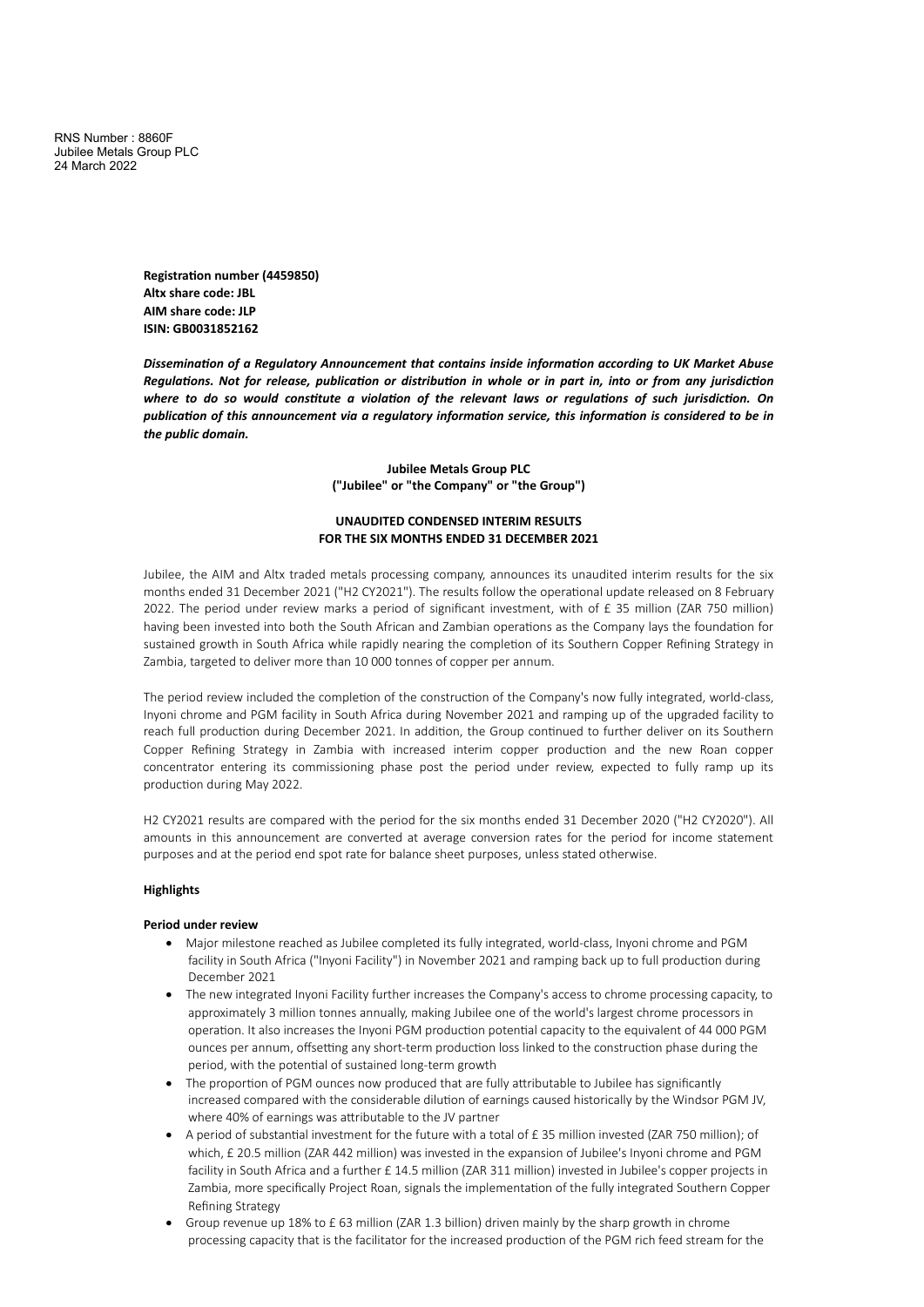expanded Inyoni Facility

- · Despite the significant investment to sustain growth, the Company strengthened its working capital position; cash and cash equivalents increased to £21.5 million (ZAR 462 million) (30 June 2021: £ 20 million (ZAR 389 million)), with short term assets covering a healthy 199% of short-term liabilities
- The Group's balance sheet continued to strengthen substantially, with total assets increasing by 30% to  $E$ 253 million (ZAR 5.4 billion) (30 June 2021: £ 195 million (ZAR 3.9 billion))
- · Total equity increased by 34% to £ 184 million (ZAR 4 billion), (30 June 2021: £ 137 million (ZAR 2.7 billion)), maintaining a strong equity ratio of 73% compared with 70% as at 30 June 2021
- · The Group's gearing remains low, with the net cash position and current assets covering 154% of total liabilities compared with 147% as at 30 June 2021. Post the period under review, these parameters strengthened even further

### **Post the period under review**

- · Southern Copper Refining Strategy continues to deliver with increased interim copper production and Project Roan entering its commissioning phase targeting to complete the operational ramp up during May 2022
- · Settled entire long-term historical debt balance leaving the balance sheet completely long-term debt free and paving the way for Jubilee to leverage its balance sheet for structured debt funding on significantly better terms of its Northern Zambian Copper Strategy which is set to more than double its copper production and introduce and materially expand cobalt production
- Group safety performance maintained with LTIFR equalling 0.323 for the period and zero group fatalities recorded
- The Northern Copper Refining Strategy is currently targeting an additional 15 000 tonnes of copper per annum, but also holds the potential to substantially increase this target on the back of Jubilee's recognised brand of process excellence in the recovery of metals from waste and the vast opportunities offered in waste recovery in Zambia

Leon Coetzer, CEO of Jubilee, commented: "The first half of the financial year saw the Group ramp-up our *investment into both our South African and Zambian operations.*

"In South Africa we completed the new fully integrated Inyoni chrome and PGM operations to deliver not only a facility able to process a variety of sourced feed materials, fully attributable to us, but also reducing Jubilee's reliance on its Windsor JV agreement to produce its declared PGM ounces. The transformed Inyoni Facility is a stateof-the-art plant that is uniquely able to process a wide variety of chrome and PGM containing ores. It means that we are now able to enter into contracts with multiple suppliers of feedstock, from tailings to mine production, and process it all through the same facility while also making us a very significant player in the chrome market. This in turn reduces the risks associated with a single major contract, but also allows us to pursue lucrative opportunities that we were not able to before. Most importantly, this facility makes Jubilee a very efficient metal production *company globally, including benefits from elements like water usage, to higher efficiency of grinding, far outperforming conventional mining on a number of metrics.*

"The benefits from the completion of our Inyoni Facility have been seen already and the second half of the financial year has started strongly with monthly production levels being reflective of the new facility as it reaches full design *capacity.*

*"In Zambia, Project Roan's integrated copper concentrator nears completion with early commissioning activities underway at the time of writing and the ramp-up of production set to commence during May. The Roan* concentrator will have the ability to produce an additional 10 000 tonnes of copper units annually which will be refined at the Sable Refinery, delivering the fully integrated Southern Copper Refining Strategy as we move our *project focus to the Northern Refining Strategy.*

"Project Lechwe, which forms the first link in the integrated Northern Refining Strategy, is the Company's second planned copper processing facility in Zambia and final pilot runs are under way to confirm the design work. Project Lechwe targets to reach the production of 7 500 copper units per annum by the second quarter of calendar 2023. The Northern Refining Strategy currently targets the production of an additional 15 000 tonnes of copper but offers the potential to be significantly expanded based on the sheer size of opportunities offered in copper and cobalt recovery from waste in Zambia. Jubilee's recognised brand in process excellence together with its in-country track *record, places the Company in a commanding position to capitalise on these opportunities.*

"Given these successes, in December we were also able to reveal plans for the roll-out of a global expansion strategy going into 2022. In developing this global strategy, Jubilee will seek to leverage the unique and proven intellectual capital it has developed over the past 10 years and from which it has already created two successful metal recovery *businesses, to deploy its metal processing expertise in other jurisdictions and grow internationally.*

"With our strong balance sheet, including a healthy cash position, able to facilitate our growth, I firmly believe that our ability to process ore from multiple sources through a single, centralised processing unit, while at the same time cleaning up historical environmental mine tailings liabilities to the benefit of all stakeholders, will both create *opportunities and give Jubilee a competitive advantage as it pursues further international opportunities.*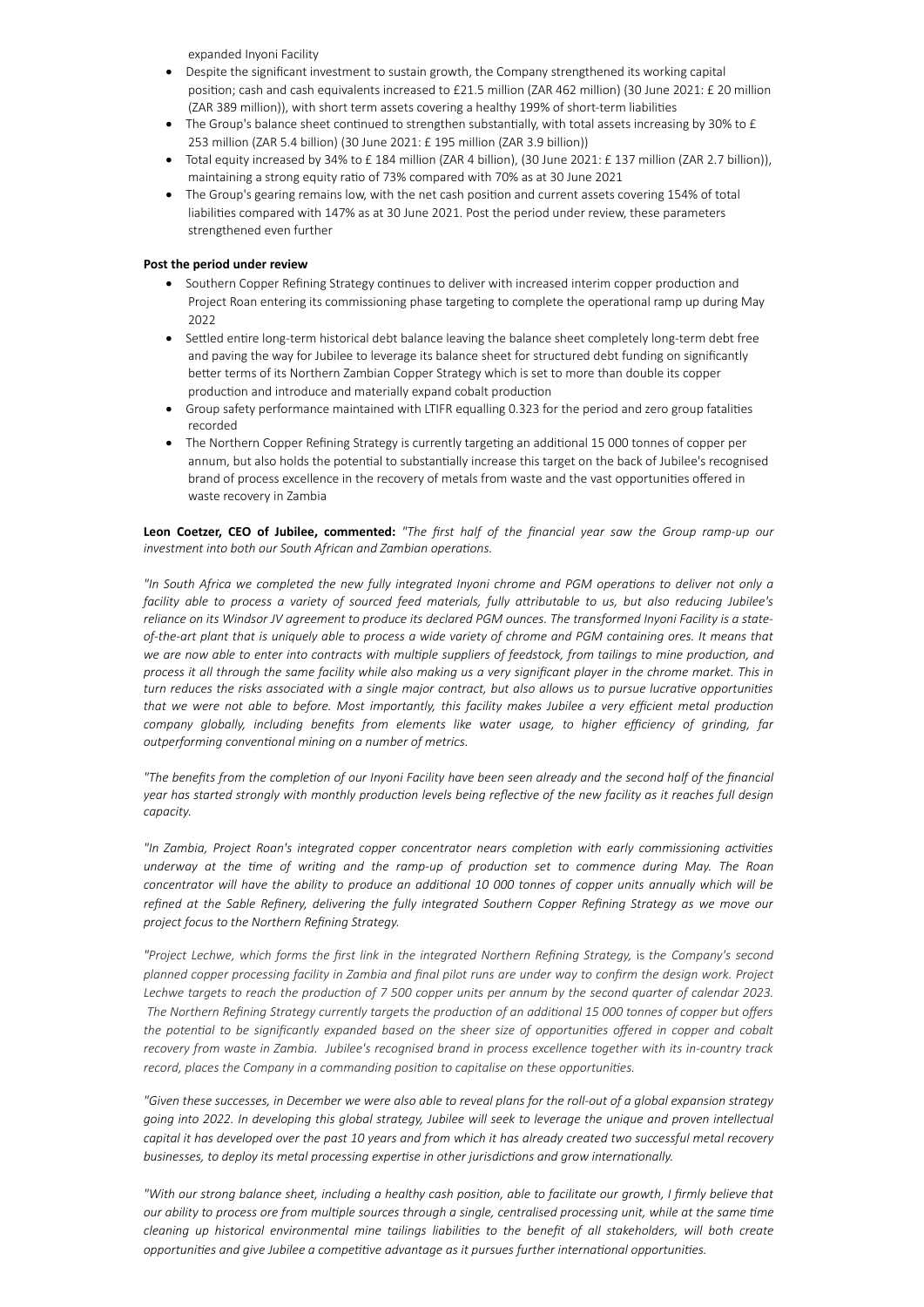"With our global metals processing strategy in mind, and with a strong balance sheet position, we are confident that any future bank and structured funding can be secured on substantially better terms to advance our Zambian *Copper Strategy and growth.*

"This interim period has been one of the most significant to date for Jubilee, and with the newly constructed and *commissioned fully integrated Inyoni Facility now fully operational, we have a tremendous platform for future growth which firmly demonstrates the skills and expertise that your company has as we continue to broaden* operations. The recent conversion to equity of all historical debt is another reinforcement of the success of our strategy in Zambia too, and we are excited for our processing facilities there to come on line in the coming weeks *and to continue the roll out of our global metals processing strategy over the year ahead."*

### **GROUP FINANCIAL AND OPERATIONAL PERFORMANCE:**

The increase in group revenue was mainly as a result of a sharp increase in the chrome production output which, is subject to a fixed contracted earnings margin and acts as a feeder to the PGM operations. Chrome revenue contributed to 48% of total group revenue for the period under review compared to 22% for the comparable period. This increased revenue has the impact of reducing overall group earnings margin due to the fixed margin contract.

The reduction in group attributable earnings was mainly as a result of the planned Inyoni PGM plant operational downtime to allow for the construction and re-commissioning of the new integrated Inyoni Facility. This resulted in the Inyoni PGM facility being available at 100% of its operating capacity for only 41% during the period under review. A further contributor to lower earnings was the lower average PGM basket price realised per ounce sold which, reduced by 35% over the period but showed a strong recovery at the end of the period which, was sustained post the period under review. Total PGM ounces sold includes the sale, in part, of the PGM in-process stock released through the stoppage of the Inyoni Facility.

The increase in the PGM unit cost per ounce to US\$ 822 was mainly driven by a transport cost component of US\$ 262 per ounce (included in the US\$ 822) incurred for PGM ounces transported from the Eastern Limb Region until such time as a dedicated PGM facility is secured in the Eastern Limb Region.

|                                                          | Unit     | 6m to<br>31 Dec<br>2021 | 6m to<br>31 Dec<br>2020 | 12m to<br>30 Jun<br>2021 |
|----------------------------------------------------------|----------|-------------------------|-------------------------|--------------------------|
| <b>GROUP</b>                                             |          |                         |                         |                          |
| Revenue                                                  | £'000    | 63 2 65                 | 53 4 38                 | 132 845                  |
| Attributable earnings <sup>(i)</sup>                     | £'000    | 19 540                  | 30 946                  | 71 112                   |
| Adjusted attributable earnings margin <sup>(ii)</sup>    | %        | 31                      | 58                      | 54                       |
| <b>EBITDA</b>                                            | £'000    | 13 664                  | 28 850                  | 50 335                   |
| Adjusted EBITDA <sup>(iii)</sup>                         | £'000    | 14 9 16                 | 29 3 25                 | 52 153                   |
| Adjusted EBITDA margin                                   | %        | 24                      | 55                      | 39                       |
| <b>PGM</b>                                               |          |                         |                         |                          |
| PGM £ revenue                                            | £'000    | 24 3 30                 | 36 593                  | 88754                    |
| PGM US\$ revenue                                         | US\$'000 | 33 163                  | 47791                   | 112 779                  |
| Attributable PGM £ earnings                              | £'000    | 13 064                  | 26 387                  | 62 847                   |
| Attributable PGM US\$ earnings                           | US\$'000 | 17807                   | 34 4 62                 | 84 632                   |
| Attributable PGM US\$ earnings margin                    | %        | 54                      | 72                      | 75                       |
| Total attributable PGM ounces sold comprising:           | OZ       | 20 3 16                 | 28 187                  | 50 162                   |
| PGM ounces sold                                          | OZ.      | 14 3 16                 | 28 187                  | 50 162                   |
| PGM in-process stock sold                                | OZ       | 6 0 0 0                 |                         |                          |
| PGM US\$ revenue per ounce <sup>(iv)</sup> comprising:   | US\$/oz  | 1632                    | 1696                    | 2 2 4 8                  |
| PGM ounces sold                                          | US\$/oz  | 2073                    |                         |                          |
| PGM in-process stock sold                                | US\$/oz  | 581                     |                         |                          |
| PGM attributable US\$ earnings per ounce <sup>(iv)</sup> | US\$/oz  | 818                     | 1 2 2 3                 | 1687                     |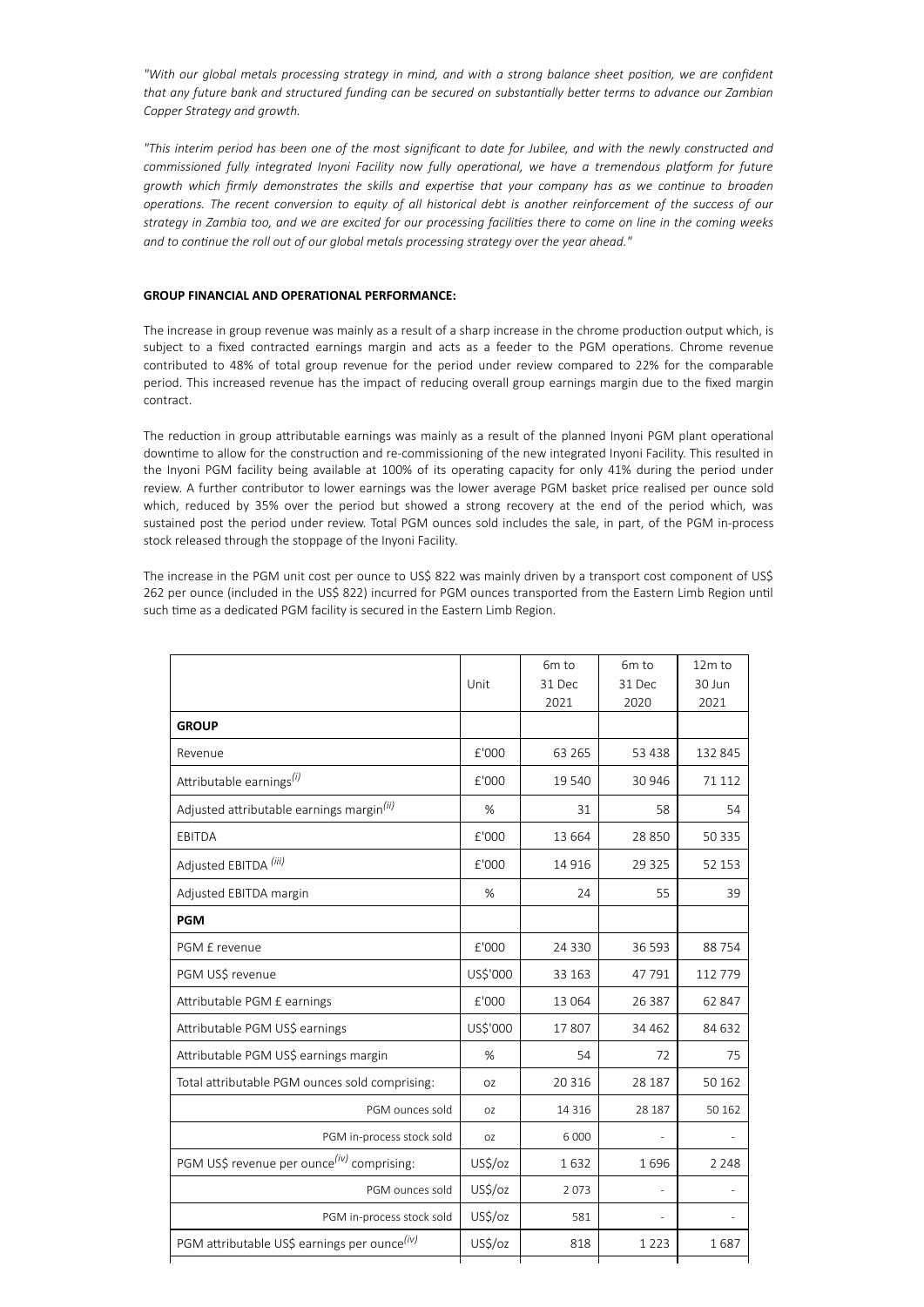| Total adjusted PGM production US\$ unit cost<br>comprising: | US\$/oz  | 822            | 470      | 537     |
|-------------------------------------------------------------|----------|----------------|----------|---------|
| Processing cost(v)                                          | US\$/oz  | 560            | 470      | 537     |
| Transport(vi)                                               | US\$/oz  | 262            |          |         |
| <b>CHROME</b>                                               |          |                |          |         |
| Chrome £ revenue                                            | £'000    | 30 4 36        | 11 5 6 5 | 34 506  |
| Chrome US\$ revenue <sup>(vii)</sup>                        | US\$'000 | 41 487         | 15 105   | 47 004  |
| Attributable chrome £ earnings                              | £'000    | 3 2 1 7        | 1320     | 3 0 8 2 |
| Attributable chrome US\$ earnings                           | US\$'000 | 4 3 8 5        | 1724     | 4 1 5 0 |
| Attributable chrome earnings margin                         | %        | 11             | 11       | 9       |
| Attributable chrome tonnes sold                             | tonnes   | 619 900        | 282 885  | 727 264 |
| Chrome US\$ revenue per tonne sold                          | US\$/t   | 67             | 53       | 64      |
| Chrome attributable US\$ earnings per tonne sold            | US\$/t   | $\overline{7}$ | 5        | 6       |
| <b>COPPER</b>                                               |          |                |          |         |
| Copper £ revenue                                            | £'000    | 8499           | 3791     | 8919    |
| Copper US\$ revenue                                         | US\$'000 | 11584          | 4951     | 12 011  |
| Attributable copper £ earnings                              | £'000    | 3 2 6 0        | 1793     | 3690    |
| Attributable copper US\$ earnings                           | US\$'000 | 4 4 4 3        | 2 3 4 2  | 4 9 6 9 |
| Attributable copper earnings margin                         | %        | 38             | 47       | 41      |
| Attributable copper tonnes sold                             | tonnes   | 1 2 1 6        | 705      | 1 4 6 0 |
| Copper US\$ revenue per tonne sold                          | US\$/t   | 9527           | 7023     | 8 2 2 6 |
| Copper attributable US\$ earnings per tonne                 | US\$/t   | 3654           | 3 3 2 2  | 3 4 0 3 |

(i) Attributable earnings refer to earnings attributable to the group based on its contractual rights in each project.

(ii) The increased contribution of chrome to overall group revenue has the impact of reducing the overall group earnings margin due to the fixed margin *contract on chrome.*

(iii) Adjusted EBITDA refers to EBITDA adjusted for non-cash expenses including impairments, gain on bargain purchase *and foreign exchange differences.*

(vii) Chrome revenue is recognised on an ex-works basis after costs of export logistics including freight, shipping and marketing.

#### **INTERIM PERIOD REVIEW**

#### **Combined Operational and Financial update**

The Company saw the culmination of a continued period of planned substantial infrastructure investment and integration across its projects, which resulted in scheduled operational downtime at the chrome and PGM operations to facilitate the construction and integration of new processing circuits. Now completed, the newly constructed and commissioned fully integrated Inyoni Facility has set a tremendous platform for future growth for the Company. It sets the example of the type of facility that the Company plans to develop as it expands its chrome and PGM operational footprint in the Eastern Limb of the Bushveld complex in South Africa. This is a strategic development, demonstrating Jubilee's ability to continue to grow its business by re-investing its earnings into high growth projects.

During this period, the Company maintained its contractual obligations to deliver the required PGM production despite its Inyoni PGM operation only being partially operational to achieve 20 316 PGM ounces sold for H2 CY2021 (H1 CY2021: 21 975 ounces). The PGM results are skewed and impacted by the staged decommissioning and recommissioning of the Inyoni Facility over the reporting period resulting in the one-off release of a quantity of inprocess lower-grade PGM inventories and refilling of the operational pipeline over the period. The total PGM ounces sold included in-process stock released as part of the recommissioning of the Inyoni Facility. The in-process stock was sold as a lower-grade PGM material and prior to the completion of the newly commissioned final product cleaning circuit. This release of inventory does not reflect the normally incurred full operational revenues and cost and therefore skews the overall PGM unit cost and PGM revenues delivered. These ounces are therefore excluded from the calculation of the reported PGM unit cost.

<sup>(</sup>iv) PGM USS revenue and attributable earninas per ounce exclude revenue and costs associated with the sale of 6 000 ounces of in-process stock released *as part of the recommissioning of the Inyoni Facility.*

<sup>(</sup>v) Adjusted PGM production unit cost includes all direct and indirect processing costs attributable to the production of PGMs. The period under review also includes all operatina costs for the Windsor PGM Joint Venture allocated to the Jubilee attributable PGM ounces.

<sup>(</sup>vi) Transport costs incurred for the PGM ounces transported from the Eastern Limb Region until such time as a dedicated PGM facility is secured in the *Eastern Limb Region.*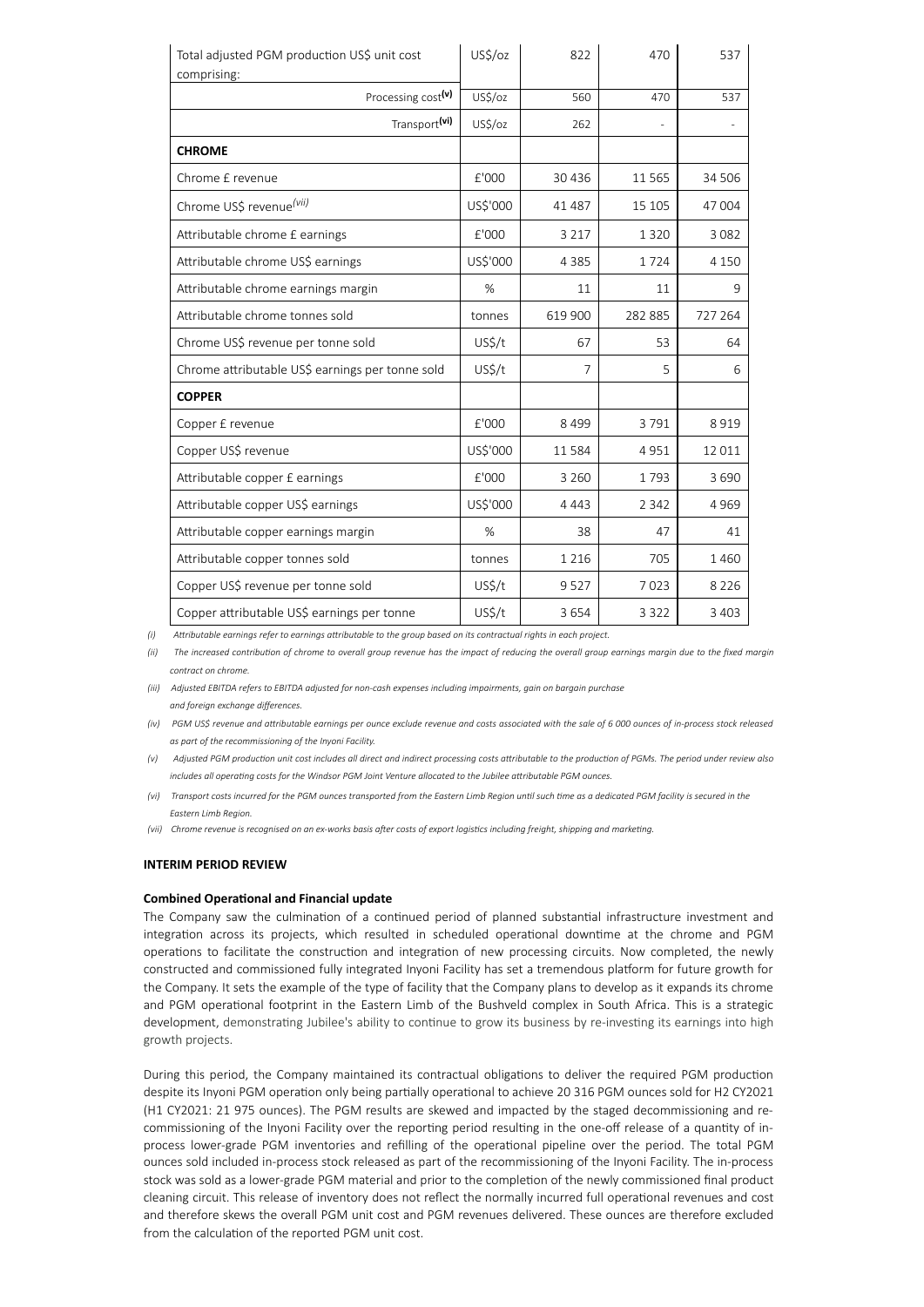Chrome operations achieved 609 734 chrome concentrate tonnes for H2 CY2021 (431 390 tonnes during H1 CY2021) on the back of increased operational capacities following the commissioning of the new OBB chrome beneficiation circuit, which was fully integrated with the Inyoni Facility during the period under review. The significant increase in chrome production resulted in an increase of 18% in revenue compared with the previous six-month reporting period and increasing its contribution to overall Group revenue to 48% up from 22% during the comparable six- month period. The chrome operations operate on a fixed margin contract of approximately 11% and is the facilitator to the production of increased PGM rich discard that is processed by the newly expanded Inyoni Facility.

In Zambia, copper production during the period increased to 1 314 tonnes of copper (H1 CY2021: 774 tonnes) as part of ensuring operational readiness to accept first copper concentrate production from Project Roan. Project Roan's integrated copper concentrator neared completion during the reporting period with early commissioning activities underway at the time of writing. The Roan concentrator is targeted to ramp up during the current period to deliver a targeted 10 000 tonnes of copper units annually. The fully operational Sable Refinery delivered increased positive earnings as part of its operational readiness activities with attributable operational earnings of  $E$ 3.3 million for H2 CY2021, compared with £ 1.8 million for H1 CY2021.

As announced on 7 March 2022, post the period under review, Jubilee received notice from ACAM LP ("ACAM") to convert its remaining convertible loan notes ("Loan Notes"), totalling US\$ 7.8 million (£5.89 million) of principal debt and accrued interest, into new ordinary shares in the Company. The ACAM convertible loan notes formed a key part in the funding of the acquisition and successful recapitalisation of Jubilee's Sable Refinery which launched the Zambian copper strategy. The conversion welcomes ACAM as a strategic shareholder with keen interest to further support Jubilee's copper ambitions. The settlement of all long-term debt and release of the associated security, paves the way for Jubilee to leverage its balance sheet for structured debt funding of its Zambian Copper Strategy. Both the Company's Zambian and its South African operations carry no further long term secured debt.

#### **PGM Operations - South Africa**

Jubilee's PGM operations consist of the Inyoni PGM operations and the Windsor PGM JV (operated under a JV agreement with Eland Platinum). Jubilee successfully completed and commissioned the Inyoni Facility during November 2021. This investment has materially increased the Group's production capacity of PGM ounces and, most importantly, increases the proportion of the ounces produced that are fully attributable to Jubilee along with the associated earnings compared with the considerable dilution of earnings caused by the Windsor PGM JV where 40% of earnings was attributable to the JV partner.

The Inyoni Facility integrates the new 80 000 tonnes per month OBB Chrome Plant with the expanded and upgraded Inyoni PGM operations. The Inyoni PGM operations were also expanded to increase processing capacity by 45% to 75 000 tonnes per month and to diversify capacity with the addition of a multi feed blending circuit and additional PGM recovery circuit. This has allowed for the feeding and recovering of PGMs from a wide variety of feed material. This new fully integrated chrome and PGM circuit has overcome the historical limitations of only being able to process material from the then Hernic operations and historical waste. The new integrated chrome and PGM facility increases Jubilee's Inyoni operational capacity to 615 000 tonnes per annum of chrome concentrate and 44 000 ounces of PGM per annum. This increased Inyoni capacity reduces Jubilee reliance on the Windsor PGM JV, reducing future earnings dilution and exposure to significantly reduced efficiencies. Jubilee now holds an annual PGM capacity that consists of up to 44 000 PGM ounces at Inyoni (previously only 30 000 PGM ounces) with the additional option of accessing the Windsor PGM JV at a capacity of 16 000 PGM ounces - this represents a material increase in the anticipated production of PGM ounces which will be 100% attributable to Jubilee. Following the recommissioning of the Inyoni Facility and the restocking of the in-process pipeline, the expected production target for the full financial period is readjusted to between 43 000 to 48 000 PGM ounces depending on the supplementary production achieved for the remaining period through the Windsor PGM JV (as previously announced).

The investment by Jubilee into the completed integrated project totalled £ 20.5 million (ZAR 442 million) and illustrates Jubilee's continued commitment to investing into its operations to create the foundation for sustained future growth.

As announced on the 3<sup>rd</sup> and 4<sup>th</sup> of June 2021, Jubilee's current PGM operational footprint has been largely focused on the Western Limb, a single area of the two main PGM areas in South Africa. The Eastern Limb has been a key focus for Jubilee to expand its PGM reach and operational capacity following the completion of its fully integrated Inyoni facility. Jubilee secured additional PGM Supply Agreements for the supply of material from the Eastern Limb, giving Jubilee access to the Eastern Limb by offering a platform to establish a dedicated integrated chrome and PGM facility and to pursue further growth opportunities.

The Eastern Limb PGM Supply Agreements are mostly based on the LG6 chrome reef known for its high rhodium and palladium content accounting for approximately 12% in the case of rhodium and 20% in the case of palladium of a produced PGM ounce compared with as low as 7% and 16% respectively of other chrome reefs. The PGM Supply Agreements have secured the rights to long term PGM feed supply with the potential to produce up to 14 500 PGM ounces per annum, with further growth opportunities available. Jubilee will initially process the increased PGM feed at the Company's Inyoni Facility, while pursuing the implementation of a dedicated processing facility in the Eastern Limb. The temporary increase in costs to transport this material to our Western Limb Inyoni Facility is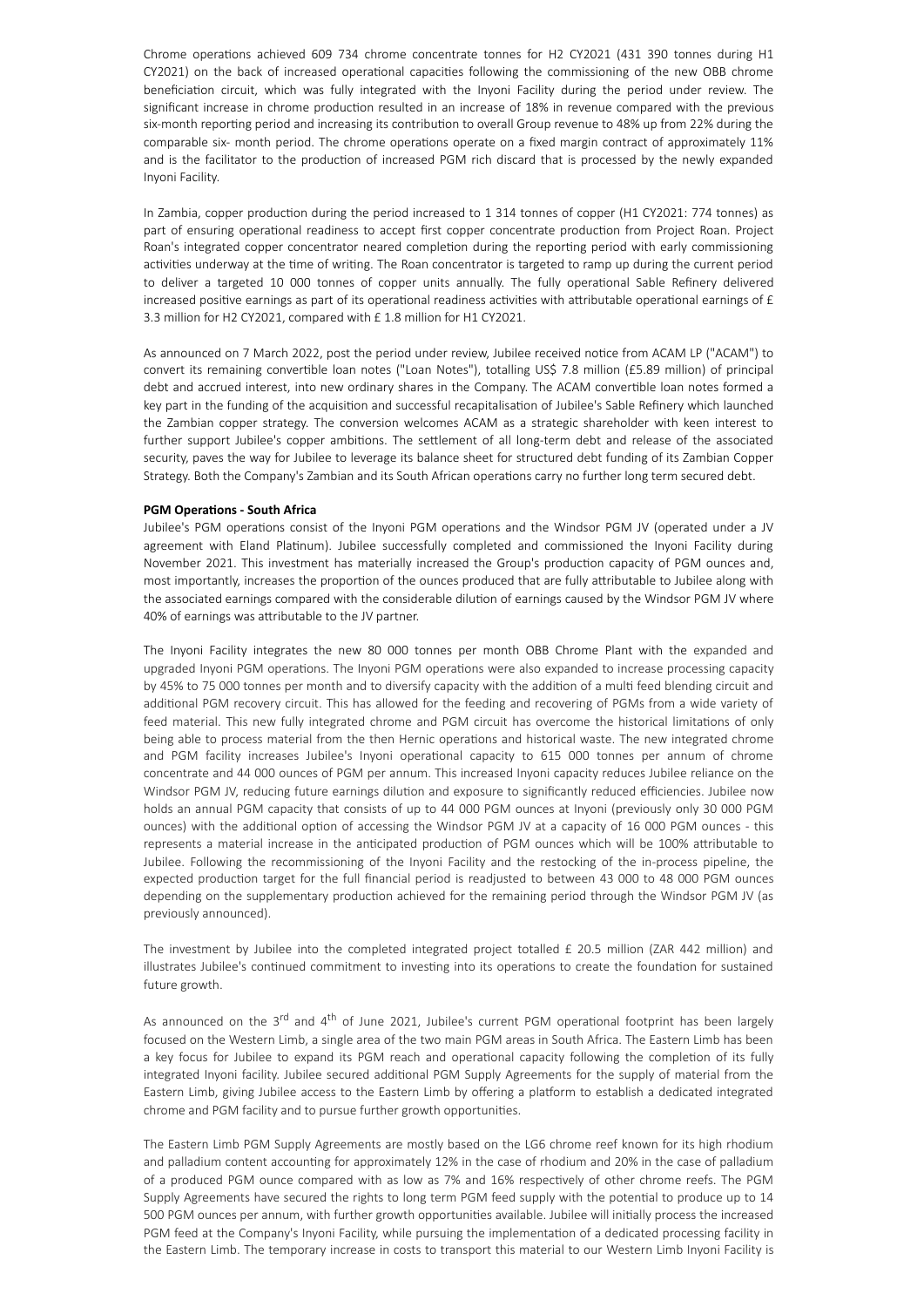offset by the strategic investment to secure material for the Eastern Limb strategy and the long-term growth it offers.

During the period, the Company maintained its contractual obligations to deliver the required PGM production, despite its Inyoni PGM operation only being partially operational, to achieve 20 316 PGM ounces sold for H2 CY2021 (H1 CY2021: 21 975 ounces). The PGM results are skewed and impacted by the staged decommissioning and recommissioning of the new integrated Inyoni facility over the reporting period resulting in the one-off release of certain lower PGM grade inventories and the refilling of the operational pipeline over the period. The total PGM ounces sold included in-process stock released as part of the recommissioning of the expanded and upgraded PGM facility. The in-process stock was sold as a lower grade PGM material and prior to the completion of the newly commissioned final product cleaning circuit. This release of stock, which does not reflect the normal incurred full operational cost, skews the PGM unit cost and PGM revenues delivered. These ounces are excluded from the calculation of the reported PGM unit cost below.

Operational project unit costs expressed as US\$ per PGM ounce produced consisted of US\$ 560 per ounce processing unit cost and a US\$ 262 per PGM ounce transport cost for the material sourced from the Eastern Limb. The average PGM basket price realised per ounce sold reduced by 35% over the period but showed a strong recovery at the end of the period under review which, was sustained post the period under review.

The table below presents the combined unaudited operational revenue and operational earnings performance for PGMs for H2 CY2021:

| <b>PGM</b>       | PGM<br>ounces<br>delivered | Project<br>revenue<br>(E'000) | Project<br>revenue<br>(ZAR'000) | Project<br>earnings<br>(E'000) | Project<br>earnings<br>(ZAR'000) | Jubilee<br>attributable<br>earnings<br>(E'000) | Jubilee<br>attributable<br>earnings<br>(ZAR'000) | Unit<br>cost/<br>PGM<br>OZ.<br>(US\$) |
|------------------|----------------------------|-------------------------------|---------------------------------|--------------------------------|----------------------------------|------------------------------------------------|--------------------------------------------------|---------------------------------------|
| <b>H2 CY2020</b> | 28 187                     | 36 593                        | 776032                          | 26959                          | 572782                           | 26 387                                         | 560 450                                          | 470                                   |
| Η1<br>CY2021     | 21 975                     | 47 155                        | 956869                          | 36725                          | 746 657                          | 36 45 9                                        | 741 335                                          | 658                                   |
| H2<br>CY2021     | 20 3 16                    | 24 3 3 0                      | 497 640                         | 14 9 66                        | 306 117                          | 13 0 64                                        | 267 208                                          | $822^{(i)}$                           |

Unit cost includes a transport cost component of US\$ 262 per PGM ounce to source material from the Eastern Limb

#### **Chrome Operations - South Africa**

In November 2020, Jubilee commenced the construction of an additional 80 000 tonnes per month OBB Chrome Plant, which on completion increased Jubilee's overall processing capacity to 250 000 tonnes of chrome ore and tailings per month (includes the Windsor 8 Chrome Plant, completed in 2020). The facility consists of four integrated chrome recovery circuits to maximise chrome efficiencies, which includes Jubilee's fine chrome operation.

The final integration of the new OBB Chrome Plant into the Inyoni Facility was completed in November 2021. The operational levels of the OBB Chrome Plant were largely maintained during the rebuild and commissioning of the Inyoni Facility, with the produced PGM discard from the OBB Chrome Plant stockpiled for later reintroduction into the Inyoni Facility.

Production of chrome concentrate increased by 41% to 609 734 tonnes, illustrating the early contribution from the new OBB Chrome Plant, which was brought on-line at the end of Q2 2021 and ramped-up during Q3 2021 before being integrated with the Inyoni Facility during November 2021. The increased chrome processing capacity directly contributes to increased PGM feed supply as a tailings stream produced from the chrome processing circuit. Chrome operational earnings for H2 CY2021 increased by 83% to £ 3.2 million from H1 CY2021. Chrome revenue for H2 CY2021 increased by 30% to £ 30 million from H1 CY2021.

The table below presents the combined unaudited operational revenue and operational earnings performance for chrome for H2 CY2021:

| <b>CHROME</b>    | Chromite<br>concentrate<br>produced<br>Tonnes | Project<br>revenue<br>(£'000) | Project<br>revenue<br>(ZAR'000) | Project and<br>Jubilee<br>attributable<br>earnings<br>(E'000) | Project and<br>Jubilee<br>attributable<br>earnings<br>(ZAR'000) |
|------------------|-----------------------------------------------|-------------------------------|---------------------------------|---------------------------------------------------------------|-----------------------------------------------------------------|
| <b>H2 CY2020</b> | 319834                                        | 11565                         | 244 435                         | 1320                                                          | 28 5 22                                                         |
| H1 CY2021        | 431 390                                       | 23 340                        | 468 153                         | 1762                                                          | 35 5 7 6                                                        |
| <b>H2 CY2021</b> | 609 734                                       | 30 4 36                       | 622 548                         | 3 2 1 7                                                       | 65 794                                                          |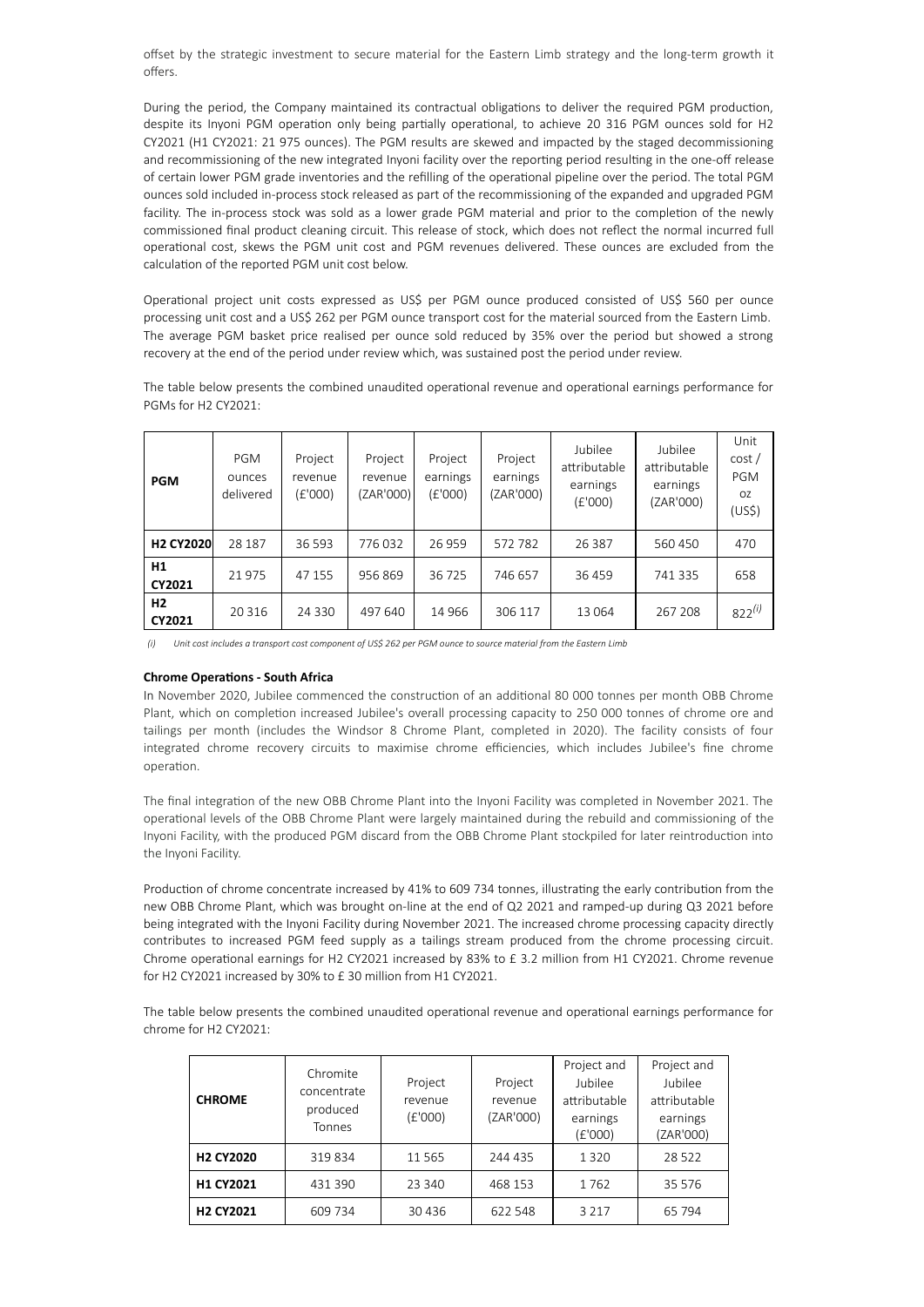Chrome prices continued to be volatile during the period under review due to the disruptions in the supply chain over the sixth-month period. These price fluctuations are expected to continue over the next six months as the world emerges from the Covid-19 pandemic and supply and demand fundamentals are better matched.

#### **Copper Operations - Zambia**

The roll-out of Jubilee's copper and cobalt strategy offers the potential of significant continued earnings growth in addition to the achievements of its PGM and chrome operations.

The Company's Kabwe Project, combined with its multi-metal Sable Refinery, establishes Jubilee's fully integrated multi-metal recovery and refining operational footprint in Zambia. The Sable Refinery, which acts as a central processing facility for third-party material in the region, gives access to a current resource comprising of an estimated 6.4 million tonnes of surface waste assets containing zinc, lead and vanadium pentoxide in addition to the approximately 300 million tonnes of copper and cobalt tailings secured in 2020.

During 2020, Jubilee entered into joint venture agreements to secure rights to process over 300 million tonnes of copper and cobalt containing tailings in Zambia. The copper and cobalt tailings are located in three central locations named Project Roan, Project Lechwe and Project Elephant.

Jubilee aims to construct a processing facility at each of the three locations. The scope of the processing facilities will be determined by the refining capacity at its Sable Refinery, currently standing at 14 000 tonnes per annum. Jubilee has a set target to expand its access to refining capacity, to achieve a targeted 25 000 tonnes of copper units per annum. During H1 2021, the first of the processing facilities entered its construction phase at Project Roan, which targets an annual production rate of 10 000 tonnes of equivalent copper units.

The Project Roan copper concentrator neared completion during the reporting period with early commissioning activities commencing. The completion of construction has commenced well post the period, with the final integration of the copper oxide and copper sulphide circuit targeted for completion during March 2022 to commence the ramp-up of the fully integrated circuit by May 2022.

Copper production at Jubilee's Sable Refinery increased by 70% to 1 314 tonnes compared with 774 tonnes for H1 CY2021 as part of the process to ensure operational readiness to accept first copper concentrate production from Jubilee's Project Roan.

The Sable Refinery reported revenues from the sale of copper cathode of £ 8.5 million (ZAR 174 million) up 66% from H1 CY2021 and positive earnings as part of its operational readiness activities with attributable operational earnings of £ 3.3 million (ZAR 67 million) up 72% from H1 CY2021.

#### **Project Lechwe Update - Zambia**

During the period, the completion of the design work for the Company's second copper processing facility, Project Lechwe, whereby Jubilee has secured the rights to approximately 150 million tonnes of copper containing surface tailings, further progressed with final pilot runs under way to confirm the design work. Project Lechwe targets to reach the production of 7 500 copper units per annum in addition to Project Roan by Q2 of CY2023.

The table below presents the combined unaudited operational revenue and operational earnings performance for copper for H2 CY2021:

| <b>COPPER</b>    | Copper units<br>produced<br>Tonnes | Project<br>revenue<br>(E'000) | Project<br>revenue<br>(ZAR'000) | Project and<br>Jubilee<br>attributable<br>earnings<br>(E'000) | Project and<br>Jubilee<br>attributable<br>earnings<br>(ZAR'000) |
|------------------|------------------------------------|-------------------------------|---------------------------------|---------------------------------------------------------------|-----------------------------------------------------------------|
| <b>H2 CY2020</b> | 614                                | 3791                          | 80 648                          | 1793                                                          | 38 365                                                          |
| H1 CY2021        | 774                                | 5 1 2 8                       | 101824                          | 1897                                                          | 37732                                                           |
| <b>H2 CY2021</b> | 1314                               | 8499                          | 173 847                         | 3 2 6 0                                                       | 66 676                                                          |

# **ENVIRONMENTAL, SOCIAL AND GOVERNANCE ("ESG")**

Sustainability is core to the Company's business as a metal recovery company. By processing remnant mining residues and waste material, we are not only addressing the physical legacies of historical mining operations by rehabilitating the environment and clearing away pollution, but we are also doing so in a manner that improves the quality of life of those living in proximity of these installations. Jubilee is committed to operating in a manner that is transparent, environmentally responsible, ensures the longevity of our operations, and supports the socioeconomic uplift of our host communities.

As a company involved in a primary sector, Jubilee recognises that we have an opportunity and role to play in positively contributing to broader sustainability. The United Nations' Sustainable Development Goals ("SDGs")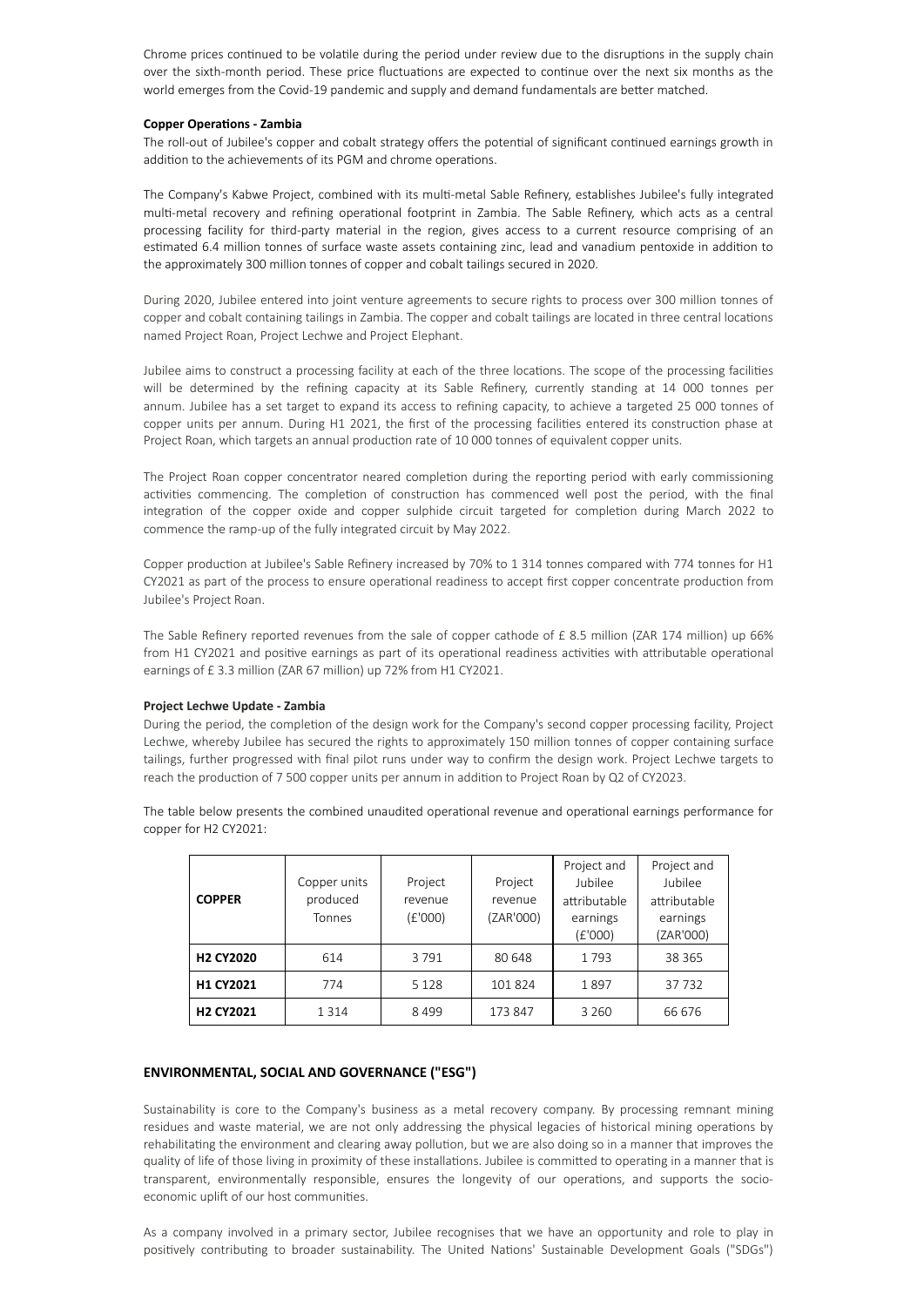provide a useful framework by which to assess and monitor our efforts towards sustainable development, as well as our ESG performance.

The SDGs, which came into effect in January 2016, are a collection of 17 interlinked global goals and targets designed to be a "blueprint to achieve a better and more sustainable future for all". They were developed to support the United Nations 2030 Agenda which ultimately aims to:

- 1. end poverty and inequality;
- 2. protect the planet; and
- 3. ensure that all people enjoy peace and prosperity.

We have interrogated the SDGs to identify those most aligned with our core business and with our responsibilities as a responsible corporate citizen. These include:

**SDG 3: Good Health and Wellbeing** - The safety and well-being of Jubilee's employees and contractors is our highest priority, and, to this end, we have maintained a strong track record of good employee health and safety. Group safety performance maintained with LTIFR equalled 0.323 for the period and zero group fatalities recorded.

**SDG 4: Quality Education** - Jubilee is committed to ensuring inclusive and equitable quality education and helping to promote lifelong learning opportunities for all. We provide bursary opportunities to a number of community residents, assist groups of students from local communities with portable skills training, and sponsor children with much needed stationery supplies.

**SDG 6: Clean Water and Sanitation** - As we recognise access to water is a basic human right, we have invested in water supply projects in our host communities to ensure access to clean water and sanitation.

**SDG 8: Decent Work and Economic Growth** - Jubilee believes in promoting sustained, inclusive and sustainable economic growth through the provision of productive and decent employment opportunities. We are committed to employing local labour in the areas of our operations.

**SDG 12: Responsible Consumption and Production** - The processing and clearing of mine waste material have the advantage of reducing mining's carbon footprint. As this is Jubilees principle activity, we are at the forefront of global efforts to reduce carbon emissions and tackle climate change.

Water consumption rate per PGM ounce produced was 3.23  $\mathrm{m}^3/\mathrm{oz}$  for the period under review. Power consumption per PGM ounce produced was 770 KWh/oz

**SDG 13: Climate Action** - The processing and clearing of mine waste material have the advantage of reducing mining's carbon footprint. As this is Jubilee's principle activity, we ae at the forefront of global efforts to reduce carbon emissions and tackle climate change.

**SDG 17: Partnerships for the Goals** - Jubilee recognises the value in partnering with other organisations, particularly government institutions, in furthering the goals of sustainable development. One of our key partnerships is with the Zambia Mining and Environmental Remediation and Improvement Project, a government initiative to reduce environmental health risks to the local population in critically polluted mining areas in Zambia, including the Kabwe municipality.

#### **Environment**

Responsible and sustainable environmental stewardship is core to our business as a metal recovery company. By processing remnant mining residues and waste material we are addressing the physical legacies of historical mining operations by rehabilitating the environment and clearing away pollution.

In ensuring good environmental stewardship remains at the heart of our business, Jubilee endeavours to:

- · improve waste minimisation measures, energy efficiencies and air, land and management systems;
- · manage and mitigate the impact on affected natural ecosystems;
- · contribute towards biodiversity conservation;
- · ensure effective and appropriate land rehabilitation; and
- ensure that comprehensive disaster management plans are in place.

A key illustration of our commitment to good environmental stewardship is our membership of the Zambia Mining and Environmental Remediation and Improvement Project, a government initiative to reduce environmental health risks to the local population in critically polluted mining areas in Zambia, including the Kabwe municipality.

Key environmental legislation regulates the mining industry in South Africa and Jubilee aims to maintain a comprehensive environmental management plan for current and future operations. These plans address the risks associated with current and legacy mining waste.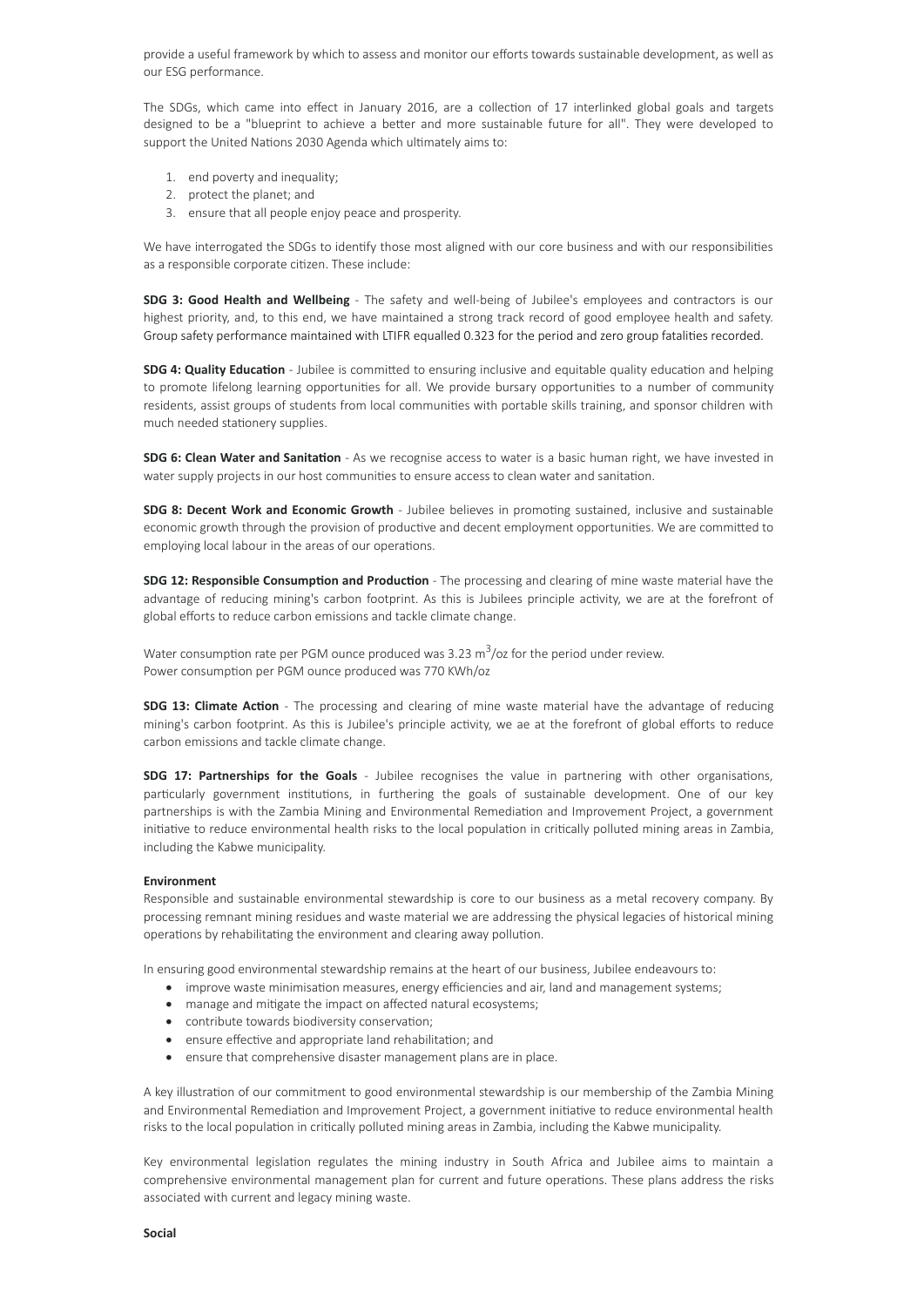Jubilee Metals believes it has a responsibility to protect and improve the lives of employee and community stakeholders. We take every opportunity to enhance Jubilee's social practices and policies.

#### **Governance**

Jubilee is committed to maintaining the highest standards in corporate governance throughout its operations and to ensure all its practices are conducted transparently, ethically and efficiently. The Board has oversight and overall accountability for guiding the strategic direction of the Company, maintaining an ethical culture and effective control of its operations.

Jubilee believes in scrutinising all aspects of its business and reflecting, analysing and improving its procedures to maintain the continued success of the business and deliver value to shareholders. Therefore, and in accordance with the AIM Rules for Companies, the Jubilee has chosen to formalise its governance policies by complying with the UK's Quoted Companies Alliance Corporate Governance Code.

For further information visit [www.jubileemetalsgroup.com](http://www.jubileemetalsgroup.com/), follow Jubilee on Twitter (@Jubilee\_Metals) or

# **Jubilee Metals Group PLC**

Colin Bird/Leon Coetzer Tel +44 (0) 20 7584 2155 / Tel +27 (0) 11 465 1913

**Nominated Adviser**- SPARK Advisory Partners Limited Andrew Emmott/James Keeshan Tel: +44 (0) 20 3368 3555

**Broker**- Shard Capital Partners LLP Damon Heath/Erik Woolgar Tel +44 (0) 20 7186 9900

**Joint Broker**- WHIreland Harry Ansell/Katy Mitchell Tel: +44 (0) 20 7220 1670/+44 (0) 113 394 6618

**JSE Sponsor - Questco** Corporate Advisory Proprietary Limited Sharon Owens Tel: +27 (11) 011 9212

**PR & IR Adviser**- Tavistock Jos Simson/ Gareth Tredway/Charles Vivian Tel: +44 (0) 207 920 3150

#### **UNAUDITED INTERIM RESULTS FOR THE SIX MONTHS ENDED 31 DECEMBER 2021**

#### **Consolidated Statements of Comprehensive Income for the six months ended 31 December 2021**

|                               |             | <b>Unaudited</b> | <b>Unaudited</b> | <b>Audited</b> |
|-------------------------------|-------------|------------------|------------------|----------------|
|                               |             | 6 months to      | 6 months to      | 12 months      |
|                               |             |                  |                  | to             |
|                               |             | 31 December      | 31 December      | ended 30       |
|                               |             |                  |                  | June           |
|                               |             | 2021             | 2020             | 2021           |
|                               | <b>Note</b> | £ '000           | £ '000           | £ '000         |
|                               |             |                  |                  |                |
| Revenue                       |             | 63 2 65          | 53 438           | 132 845        |
| Cost of sales                 |             | (43725)          | (22492)          | (61734)        |
| <b>Gross profit</b>           |             | 19 540           | 30 946           | 71 1 11        |
| Operating costs               |             | (10 918)         | (6 298)          | (25 728)       |
| Other income                  |             |                  | 850              |                |
| <b>Operating profit</b>       |             | 8622             | 25 4 98          | 45 383         |
| Investment income             |             | 857              | 165              | 500            |
| Fair value adjustments        |             | 658              |                  | (1161)         |
| Finance costs                 |             | (753)            | (1167)           | (1 674)        |
| Share of loss from associates |             | (48)             | (57)             | (24)           |
| <b>Profit before taxation</b> |             | 9336             | 24 4 4 0         | 43 0 24        |
| Taxation                      |             | (966)            | (5181)           | (2793)         |
| Profit for the period         |             | 8370             | 19 259           | 40 231         |
| Attributable to:              |             |                  |                  |                |
| Owners of the parent          |             | 8060             | 19 135           | 39 600         |
| Non-controlling interest      |             | 310              | 124              | 631            |
|                               |             | 8370             | 19 259           | 40 231         |
|                               |             |                  |                  |                |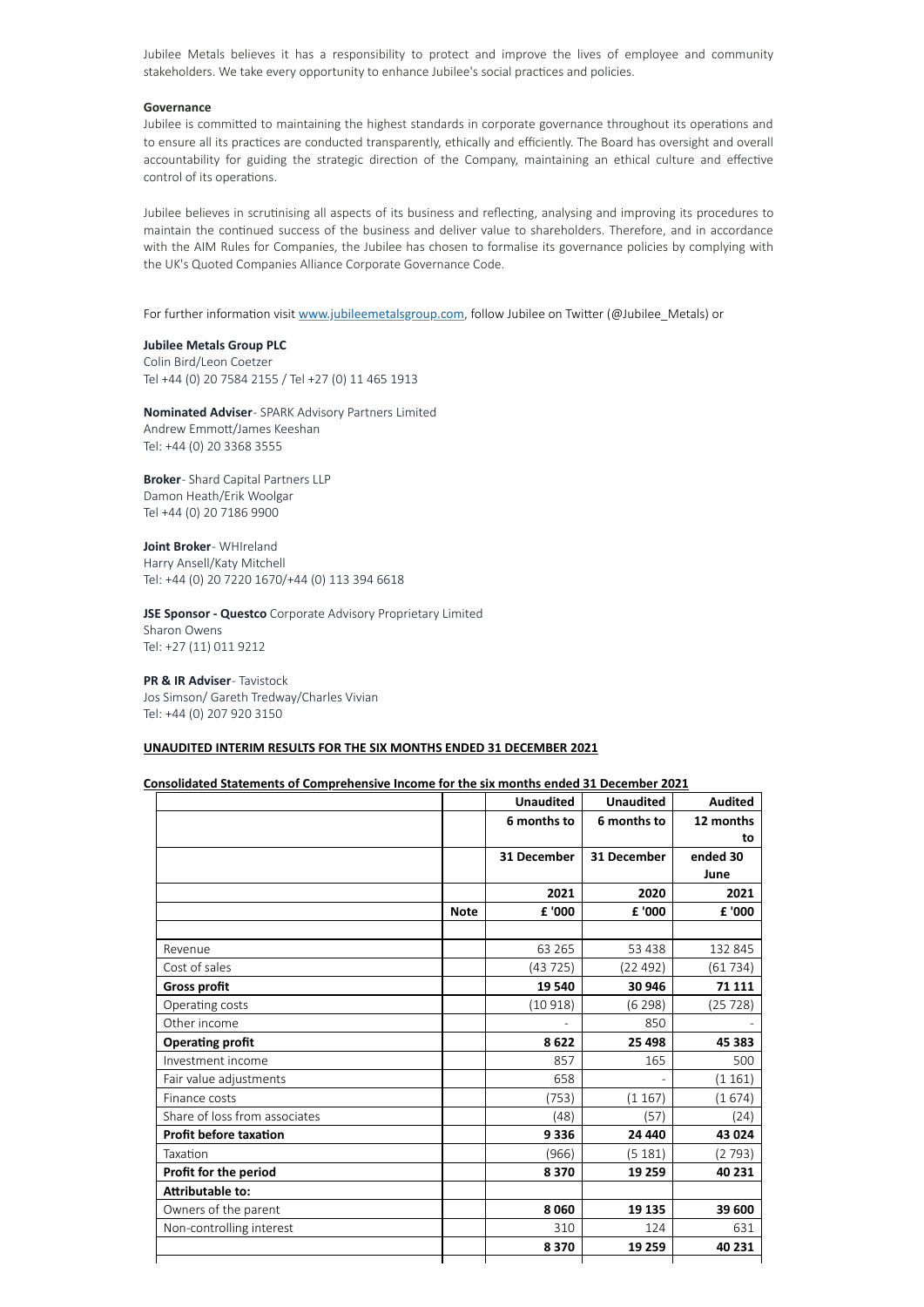| Reconciliation of other comprehensive income: |                |               |           |               |
|-----------------------------------------------|----------------|---------------|-----------|---------------|
| Other comprehensive income                    |                |               |           |               |
| Profit for the period                         |                | 8370          | 19 259    | 40 231        |
| Loss on translation of foreign subsidiaries   |                | 10 183        | 794       | (3 864)       |
| <b>Total comprehensive income</b>             |                | 18 553        | 20 053    | 36 368        |
| <b>Attributable to:</b>                       |                |               |           |               |
| Owners of the parent                          |                | 18 3 15       | 19 906    | 35 708        |
| Non-controlling interest                      |                | 238           | 147       | 660           |
|                                               |                | 18 553        | 20 053    | 36 368        |
|                                               |                |               |           |               |
| Weighted average number of shares ('000)      |                | 2 3 4 5 2 3 8 | 2 112 818 | 2 185 346     |
| Earnings per share (pence)                    | $\mathfrak{D}$ | 0.34          | 0.91      | 1.81          |
| Diluted profit for the period                 |                | 8 3 8 9       | 19 135    | 40862         |
| Diluted weighted average number of shares     |                | 2673482       | 2 161 356 | 2 2 2 6 0 8 9 |
| (1000)                                        |                |               |           |               |
| Diluted earnings per share (pence)            |                | 0.31          | 0.89      | 1.78          |

# **Consolidated Statements of Financial Position as at 31 December 2021**

|                                              |      | <b>Unaudited</b> | <b>Unaudited</b> | <b>Audited</b> |
|----------------------------------------------|------|------------------|------------------|----------------|
|                                              |      | 6 months to      | 6 months to      | 12 months      |
|                                              |      |                  |                  | to             |
|                                              |      | 31 December      | 31 December      | 30 June        |
|                                              |      | 2021             | 2020             | 2021           |
|                                              | Note | £ '000           | £ '000           | £ '000         |
| <b>Assets</b>                                |      |                  |                  |                |
| Non-current assets                           |      |                  |                  |                |
| Property, plant and equipment                |      | 52 211           | 22 740           | 33 011         |
| Intangible assets                            |      | 61898            | 70482            | 58 831         |
| Investment in associate                      |      | 379              | 394              | 427            |
| Investment in joint operations               | 5    | 9048             |                  |                |
| Other financial assets                       | 6    | 12 3 8 1         | 5 3 7 8          | 7 2 3 4        |
| Deferred tax                                 |      | 10 709           |                  | 9464           |
| <b>Total non-current assets</b>              |      | 146 626          | 98 993           | 108 967        |
|                                              |      |                  |                  |                |
| Current assets<br>Inventories                |      | 18 955           | 8 2 9 2          | 17766          |
| Other financial assets                       |      | 828              |                  | 544            |
| Current tax                                  |      | 351              |                  | 466            |
| Deferred tax                                 |      |                  | 3951             |                |
| Trade and other receivables                  |      | 56 749           | 17469            | 38 1 27        |
| Contract assets (i)                          |      | 7733             | 14 4 27          |                |
|                                              |      |                  |                  | 9 1 5 4        |
| Cash and cash equivalents                    |      | 21 4 9 4         | 9767             | 19 643         |
| <b>Total current assets</b>                  |      | 106 110          | 53 906           | 85 700         |
| <b>Total assets</b>                          |      | 252 736          | 152 899          | 194 667        |
| <b>Equity and liabilities</b>                |      |                  |                  |                |
| Share capital                                | 7    | 148 628          | 114 628          | 120 013        |
| Reserves                                     |      | 16 890           | 11089            | 6 6 1 3        |
| Accumulated loss                             |      | 14 8 14          | (14066)          | 6754           |
| Total equity before non-controlling interest |      | 180 332          | 111 650          | 133 380        |
| Non-controlling interest                     |      | 3 4 0 1          | 2626             | 3 1 6 3        |
| <b>Total equity</b>                          |      | 183733           | 114 276          | 136 543        |
|                                              |      |                  |                  |                |
| Non-current liabilities                      |      |                  |                  |                |
| Other financial liabilities                  |      | 2 8 0 4          | 9575             | 2 8 0 4        |
| Deferred tax liability                       |      | 11 4 19          | 10 3 12          | 14 997         |
| Long term provisions                         |      | 1 0 6 7          | 544              | 721            |
| Lease liability                              |      | 547              | 260              | 164            |
| <b>Total non-current liabilities</b>         |      | 15 837           | 20 692           | 18 686         |
|                                              |      |                  |                  |                |
| Current liabilities                          |      |                  |                  |                |
| Other financial liabilities                  |      | 5 2 9 8          | 1062             | 5 3 3 7        |
| Trade and other payables                     |      | 36 754           | 10785            | 29 339         |
| Contract liabilities (ii)                    |      |                  | 3676             |                |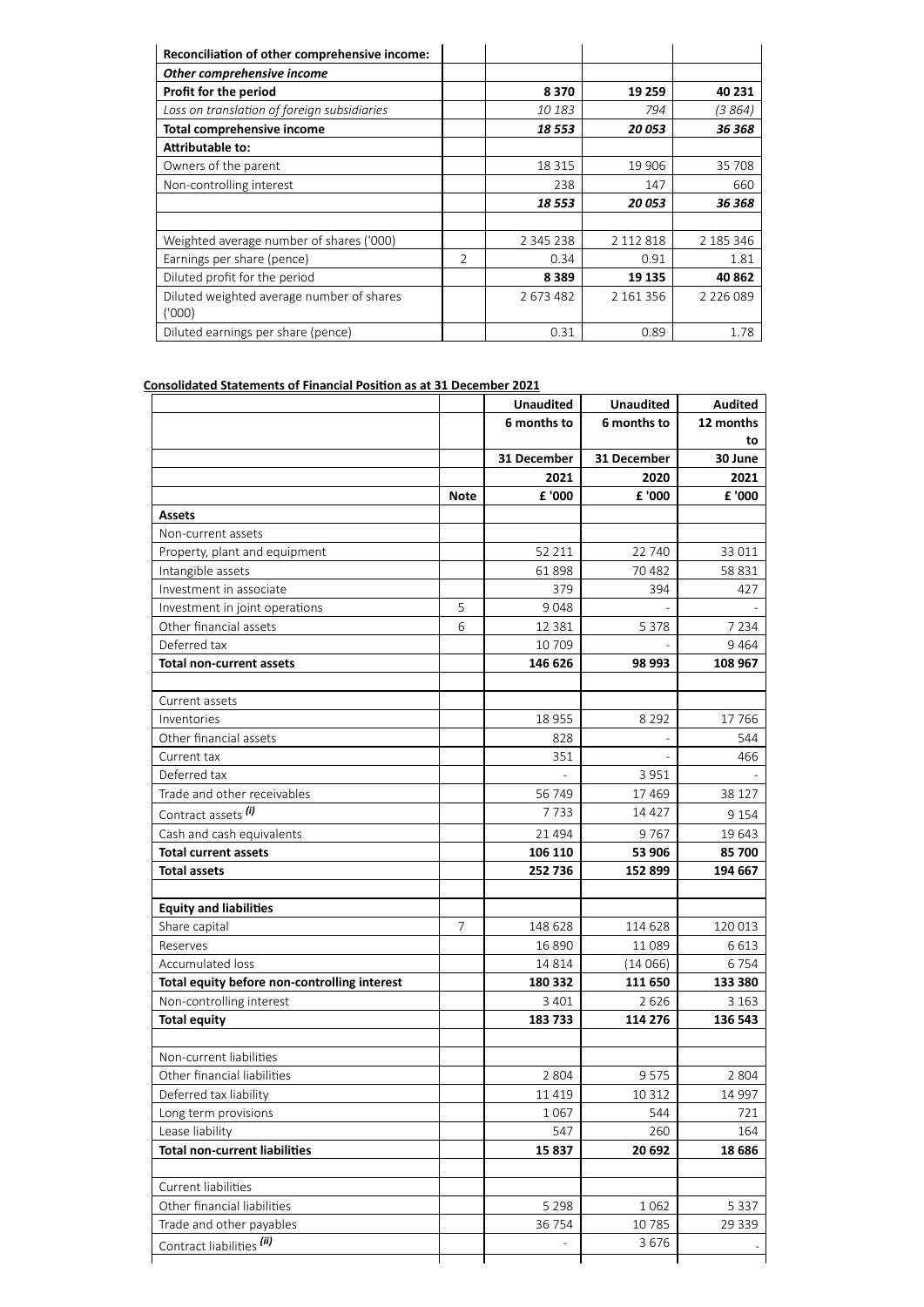| Revolving credit facility        | 7008    |         | 3839    |
|----------------------------------|---------|---------|---------|
| Current tax payable              | 4 1 0 6 | 2409    | 923     |
| <b>Total current liabilities</b> | 53 166  | 17931   | 39 438  |
| <b>Total liabilities</b>         | 69 003  | 38 623  | 58 124  |
| Total equity and liabilities     | 252 736 | 152 899 | 194 667 |

*(i) Revenue recognised at the period end for inventories sold and delivered, but subject to final pricing are recognised as contract assets*

*(ii) Payments received in advance for concentrate that is only delivered and invoiced post the year end are recognised as contract liabilities*

# **Consolidated**

**Statements of**

**Changes in**

**Equity as at 31**

| December 2021                                |                          |                          |                                             |                                      |                                    |                          |                            |                                                                   |                                 |                 |
|----------------------------------------------|--------------------------|--------------------------|---------------------------------------------|--------------------------------------|------------------------------------|--------------------------|----------------------------|-------------------------------------------------------------------|---------------------------------|-----------------|
| <b>Figures in pound</b><br>sterling (£ '000) | Share<br>capital         | Merger<br>reserve        | <b>Share</b><br>based<br>payment<br>reserve | Convertible<br>instrument<br>reserve | Currency<br>translation<br>reserve | <b>Total</b><br>reserves | <b>Accumulated</b><br>loss | <b>Total</b><br>attributable<br>to parent of<br>equity<br>holders | Non-<br>controlling<br>interest | Total<br>equity |
| <b>Balance at 1 July</b>                     | 114 585                  | 23 184                   | 2521                                        | 203                                  | (15590)                            | 10 318                   | (33 201)                   | 91702                                                             | 2479                            | 94 181          |
| 2020                                         |                          |                          |                                             |                                      |                                    |                          |                            |                                                                   |                                 |                 |
| Profit for the year                          |                          | $\overline{\phantom{a}}$ | $\overline{\phantom{a}}$                    |                                      |                                    |                          | 39 600                     | 39 600                                                            | 660                             | 40 260          |
| Other                                        |                          |                          |                                             |                                      | (3892)                             | (3892)                   |                            | (3892)                                                            |                                 | (3892)          |
| comprehensive                                |                          |                          |                                             |                                      |                                    |                          |                            |                                                                   |                                 |                 |
| income                                       |                          |                          |                                             |                                      |                                    |                          |                            |                                                                   |                                 |                 |
| Total                                        |                          |                          |                                             | $\overline{\phantom{a}}$             | (3892)                             | (3892)                   |                            |                                                                   |                                 |                 |
| comprehensive                                |                          |                          |                                             |                                      |                                    |                          | 39 600                     | 35 708                                                            | 660                             | 36 368          |
| income for the                               |                          |                          |                                             |                                      |                                    |                          |                            |                                                                   |                                 |                 |
| period                                       |                          |                          |                                             |                                      |                                    |                          |                            |                                                                   |                                 |                 |
| Issue of share                               |                          |                          |                                             |                                      |                                    |                          |                            |                                                                   |                                 |                 |
| capital net of                               | 5428                     |                          |                                             |                                      | $\overline{a}$                     |                          | $\overline{a}$             | 5428                                                              |                                 | 5428            |
| costs                                        |                          |                          |                                             |                                      |                                    |                          |                            |                                                                   |                                 |                 |
| Share warrants                               |                          |                          | (233)                                       |                                      | $\overline{a}$                     | (233)                    | 233                        |                                                                   |                                 |                 |
| exercised                                    |                          |                          |                                             |                                      |                                    |                          |                            |                                                                   |                                 |                 |
| Share warrants                               |                          |                          | 162                                         |                                      | $\overline{a}$                     | 162                      | ÷,                         | 162                                                               |                                 | 162             |
| issued                                       |                          |                          |                                             |                                      |                                    |                          |                            |                                                                   |                                 |                 |
| Share options                                |                          |                          | (157)                                       |                                      |                                    | (157)                    | 146                        | (11)                                                              |                                 | (11)            |
| exercised/lapsed                             |                          |                          |                                             |                                      |                                    |                          |                            |                                                                   |                                 |                 |
| Share options<br>granted                     |                          |                          | 415                                         |                                      | $\overline{a}$                     | 415                      | $\overline{a}$             | 415                                                               |                                 | 415             |
| Changes in                                   |                          | $\overline{a}$           |                                             |                                      | $\overline{a}$                     |                          |                            |                                                                   |                                 |                 |
| ownership no                                 |                          |                          |                                             |                                      |                                    |                          | (24)                       | (24)                                                              | 24                              |                 |
| control lost                                 |                          |                          |                                             |                                      |                                    |                          |                            |                                                                   |                                 |                 |
| Total changes                                | 5428                     | $\overline{\phantom{a}}$ | 187                                         | $\overline{\phantom{a}}$             | (3892)                             | (3705)                   | 39 955                     | 41 678                                                            | 683                             | 42 3 62         |
| <b>Balance at 1 July</b>                     | 120 013                  | 23 184                   | 2708                                        | 203                                  | (19 482)                           | 6613                     | 6754                       | 133 380                                                           | 3 1 6 3                         | 136             |
| 2021                                         |                          |                          |                                             |                                      |                                    |                          |                            |                                                                   |                                 | 543             |
| Profit for the year                          | $\overline{\phantom{a}}$ | $\overline{\phantom{a}}$ | $\overline{\phantom{a}}$                    | $\overline{\phantom{a}}$             |                                    |                          | 8 0 6 0                    | 8 0 6 0                                                           | 238                             | 8 2 9 8         |
| Other                                        |                          |                          |                                             |                                      | 10 255                             | 10 255                   |                            | 10 255                                                            |                                 | 10 255          |
| comprehensive                                |                          |                          |                                             |                                      |                                    |                          |                            |                                                                   |                                 |                 |
| income                                       |                          |                          |                                             |                                      |                                    |                          |                            |                                                                   |                                 |                 |
| Total                                        |                          | $\overline{a}$           | $\overline{\phantom{a}}$                    | $\overline{a}$                       | 10 255                             | 10 255                   |                            |                                                                   |                                 |                 |
| comprehensive                                |                          |                          |                                             |                                      |                                    |                          | 8 0 6 0                    |                                                                   | 238                             |                 |
| income for the                               |                          |                          |                                             |                                      |                                    |                          |                            | 18 3 15                                                           |                                 | 18 553          |
| period                                       |                          |                          |                                             |                                      |                                    |                          |                            |                                                                   |                                 |                 |
| Issue of share                               |                          | $\overline{\phantom{a}}$ | $\overline{\phantom{a}}$                    | $\overline{a}$                       | $\Box$                             | $\overline{\phantom{a}}$ | $\overline{a}$             |                                                                   |                                 |                 |
| capital net of                               | 28 6 15                  |                          |                                             |                                      |                                    |                          |                            | 28 6 15                                                           |                                 | 28 6 15         |
| costs                                        |                          |                          |                                             |                                      |                                    |                          |                            |                                                                   |                                 |                 |
| Share warrants                               | $\overline{\phantom{a}}$ | $\overline{\phantom{a}}$ | $\overline{\phantom{a}}$                    | $\overline{\phantom{a}}$             | $\frac{1}{2}$                      | $\overline{a}$           | $\overline{a}$             | $\overline{a}$                                                    |                                 | $\blacksquare$  |
| issued                                       |                          |                          |                                             |                                      |                                    |                          |                            |                                                                   |                                 |                 |
| Share options                                | $\sim$                   | $\overline{\phantom{a}}$ | $\overline{\phantom{a}}$                    | $\overline{a}$                       | $\overline{\phantom{m}}$           | $\overline{\phantom{a}}$ | $\overline{\phantom{a}}$   | $\sim$                                                            |                                 | $\blacksquare$  |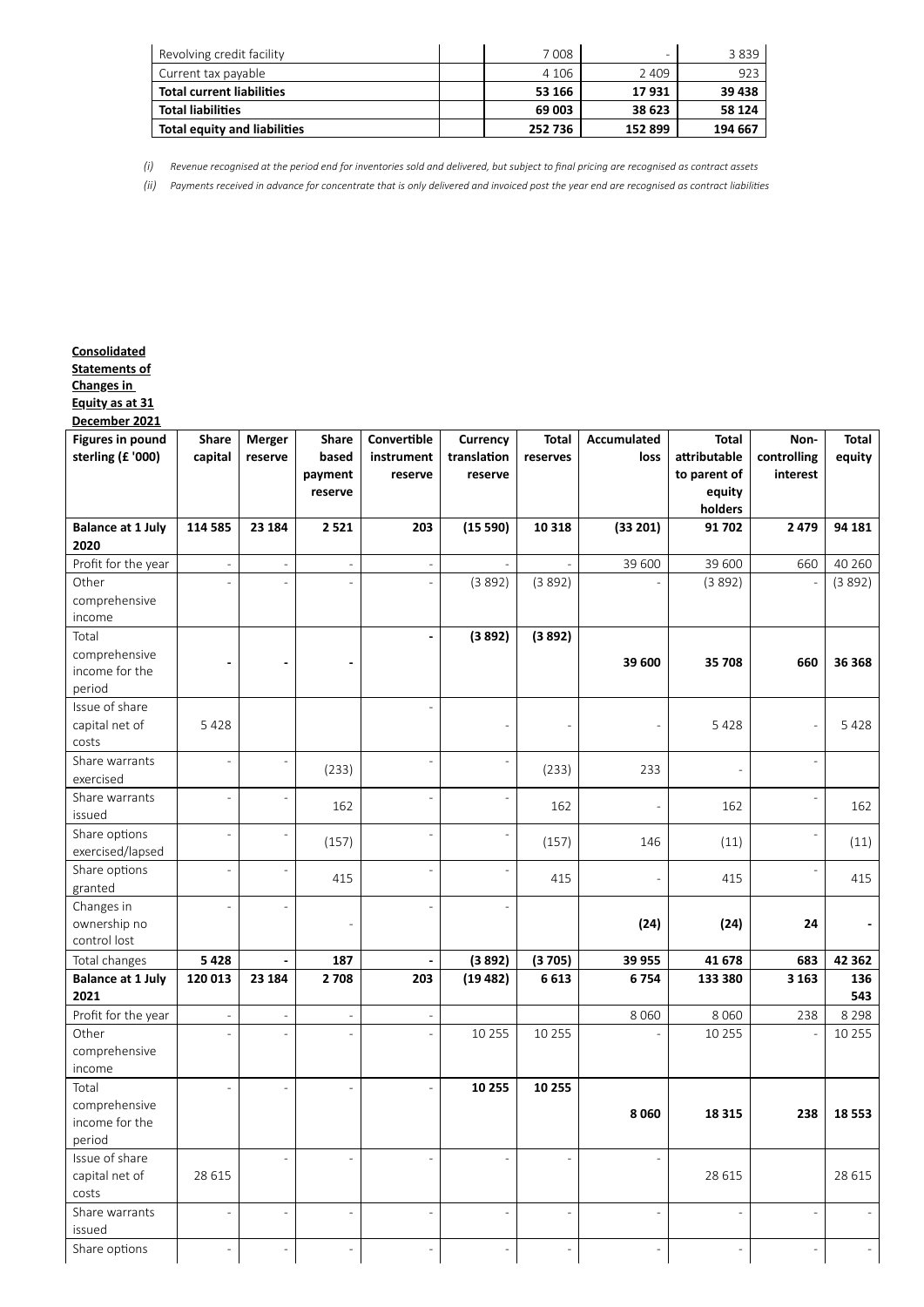| expired/exercised    |         |        |         |     |         |        |       |         |         |        |
|----------------------|---------|--------|---------|-----|---------|--------|-------|---------|---------|--------|
| Share options        |         |        | 22      |     |         | 22     |       | 22      |         | 22     |
| granted              |         |        |         |     |         |        |       |         |         |        |
| Total changes        | 28 615  |        |         |     |         |        |       |         |         |        |
|                      |         |        | 22      |     | 10 255  | 10 277 | 8060  | 46 952  | 238     | 47 190 |
| <b>Balance at 31</b> | 148 628 | 23 184 | 2 7 3 0 | 203 | (9 227) | 16 890 | 14814 | 180 332 | 3 4 0 1 | 183    |

# **Consolidated Statements of Cash flow for the six months ended 31 December 2021**

|                                                      | <b>Unaudited</b>         | <b>Unaudited</b>         | <b>Audited</b> |
|------------------------------------------------------|--------------------------|--------------------------|----------------|
|                                                      | 6 months                 | 6 months                 | 12 months      |
|                                                      | 31                       | 31 December              | 30 June        |
|                                                      | <b>December</b>          |                          |                |
|                                                      | 2021                     | 2020                     | 2021           |
|                                                      | £ '000                   | £ '000                   | £ '000         |
| Cash flows from operating activities                 |                          |                          |                |
| Profit before taxation                               | 9336                     | 24 440                   | 43 0 24        |
| Adjustments for:                                     |                          |                          |                |
| Depreciation and amortisation                        | 4432                     | 3 2 4 3                  | 3893           |
| (Profit)/loss on sale of non-current assets          |                          | (10)                     | 76             |
| Investment income                                    | (858)                    | (73)                     | (500)          |
| Finance cost                                         | 753                      | 1 1 6 7                  | 1674           |
| Results from equity accounted investments            | 48                       | 57                       | 24             |
| Share based payments                                 | 22                       |                          | 406            |
| Fair value adjustments                               | (658)                    |                          | 1 1 6 1        |
| Other movements                                      | 346                      |                          | 103            |
| Working capital changes                              |                          |                          |                |
| (Increase)/decrease in inventories                   | (1188)                   | (5507)                   | (3664)         |
| (Increase)/decrease in receivables                   | (17201)                  | (12462)                  | (30553)        |
| Increase/(decrease) in payables                      | 7416                     | 507                      | 17359          |
| Cash generated from operations                       | 2448                     | 11 3 62                  | 33 003         |
| Investment income                                    | 858                      | 73                       | 500            |
| Finance cost                                         | (753)                    | (1167)                   | (1674)         |
| Tax paid                                             | (210)                    | (3580)                   | (8035)         |
| Net cash from operating activities                   | 2 3 4 3                  | 6689                     | 23 794         |
| Cash flows from investing activities                 |                          |                          |                |
| Purchase of intangible assets                        | (1945)                   | (786)                    | (1942)         |
| Purchase of property, plant and equipment            | (18600)                  | (4799)                   | (17866)        |
| Purchase of rights to copper tails                   |                          | (1606)                   |                |
| Sale of property, plant and equipment                |                          | 10                       | (8)            |
| Increase in other financial assets                   | (5431)                   | (35)                     |                |
| Investment in joint operations                       | (9047)                   |                          |                |
| Net cash used in investing activities                | (35023)                  | (7216)                   | (19816)        |
| Cash flows from financing activities                 |                          |                          |                |
| Proceeds from share issues net of costs              | 28 6 15                  | 43                       | 1 1 4 4        |
| Proceeds from revolving credit facilities            | 3 1 6 9                  |                          | 3839           |
| Proceeds from trade financing arrangements           | $\overline{\phantom{a}}$ | $\overline{\phantom{m}}$ | 2 5 2 6        |
| Increase in loans to joint ventures                  |                          |                          | (4372)         |
| Finance lease payments                               | (341)                    | (150)                    | (220)          |
| Increase/(decrease) in other financial liabilities   | 618                      | (1253)                   | (1795)         |
| Net cash generated from financing activities         | 32 061                   | (1360)                   | 1 1 2 3        |
| Net decrease in cash and cash equivalents            | (619)                    | (1887)                   | 5 1 0 1        |
| Cash and cash equivalents at beginning of the period | 19643                    | 9948                     | 9948           |
| Effects of foreign exchange                          | 2 4 7 0                  | 1706                     | 4 5 9 4        |
| Cash and cash equivalents at the end of the period   | 21 4 94                  | 9767                     | 19 643         |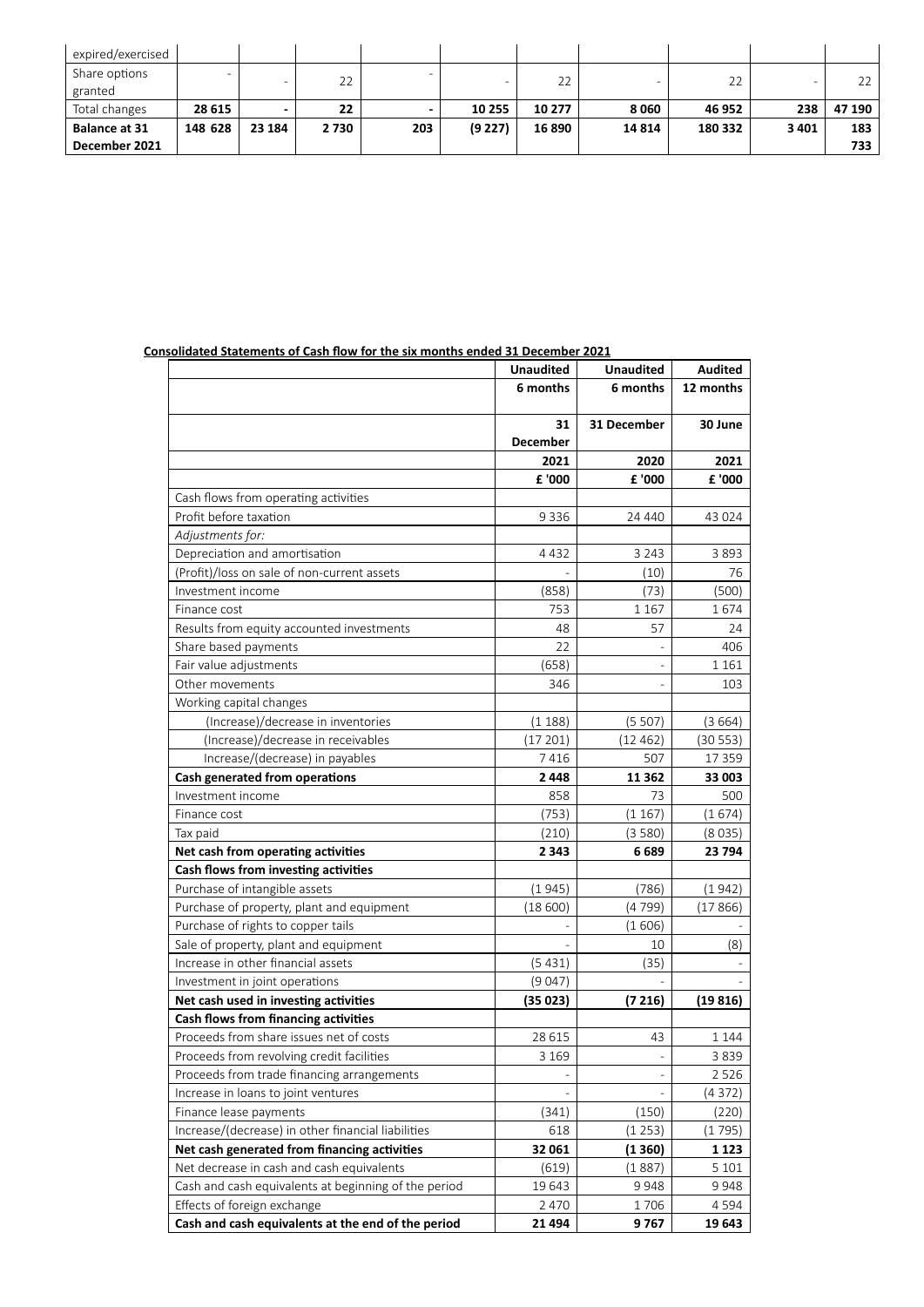#### **NOTES TO THE UNAUDITED INTERIM RESULTS**

#### **1. Basis of preparation**

The Group unaudited interim results for the 6 months ended 31 December 2021 have been prepared using the accounting policies applied by the company in its 30 June 2021 annual report which are in accordance with in accordance with International Accounting Standards in conformity with the requirements of the Companies Act 2006 issued by the International Accounting Standards Board ("IASB") as adopted for use in the EU ("IFRS, including the SAICA financial reporting guides as issued by the Accounting Practices Committee, IAS 34 - Interim Financial Reporting, the Listings Requirements of the JSE Limited, the AIM rules of the London Stock Exchange and the Companies Act 2006 (UK)). This condensed consolidated interim financial report does not include all notes of the type normally included in an annual financial report. Accordingly, this report is to be read in conjunction with the annual report for the year ended 30 June 2021 and any public announcements by Jubilee Metals Group PLC. All monetary information is presented in the presentation currency of the Company being Great British Pound. The Group's principal accounting policies and assumptions have been applied consistently over the current and prior comparative financial period. The financial information for the year ended 30 June 2021 contained in this interim report does not constitute statutory accounts as defined by section 435 of the Companies Act 2006. A copy of the statutory accounts for that year has been delivered to the Registrar of Companies. The auditor's report on those accounts was unqualified and did not contain a statement under section 498(2)-(3) of the Companies Act 2006.

### **2. Financial review**

|                                              | <b>Unaudited</b> | <b>Unaudited</b> | <b>Audited</b> |
|----------------------------------------------|------------------|------------------|----------------|
|                                              | 6 months to      | 6 months to      | 12 months      |
|                                              |                  |                  | to             |
|                                              | 31 December      | 31 December      | 30 June        |
|                                              | 2021             | 2020             | 2021           |
| Earnings for the period $f$ '000             | 8060             | 19 135           | 39 600         |
| Weighted average number of shares in issue   |                  |                  |                |
| ('000)                                       | 2 3 4 5 2 3 8    | 2 112 818        | 2 185 346      |
| Diluted weighted average number of shares in |                  |                  |                |
| issue ('000)                                 | 2673482          | 2 161 356        | 2 2 2 6 0 8 9  |
| Earnings per share (pence)                   | 0.34             | 0.91             | 1.81           |
| Diluted earnings per share (pence)           | 0.31             | 0.89             | 1.78           |
| Earnings per share (ZAR cents)               | 7.03             | 19.21            | 37.50          |
| Diluted earnings per share (ZAR cents)       | 6.42             | 18.78            | 36.82          |

Earnings per share for the six months ended 31 December 2021 are presented as follows:

The Group reported a net asset value of 7.6 (2020: 5.4) pence per share (ZAR 162.6 (2020: ZAR 108.2 cents per share)) and a net tangible asset value per share of 5 pence (2020: 2.1) per share (ZAR 107.8 (2020: ZAR 41.5 cents per share)). The total number of shares in issue as at 31 December 2021 were 2 429 659 million (2020: 2 113 204 million).

#### **3. Dividends**

No dividends were declared during the period under review (2020: nil).

# **4. Business segments**

In the opinion of the Directors, the operations of the Group companies comprise of four reporting segments being:

- the processing of PGM, chrome and copper containing materials ("Metals Processing");
- a combination of targeted process consulting and developing, focussed on the development and implementation of process solutions, specifically targeting both liquid and solid waste streams from mine processes. This includes existing pilot operations as part of the process development cycle to provide mature solutions which includes extractive-metallurgy, pyro-metallurgy and hydro-metallurgy ("Business Development");
- the exploration of PGMs ("Exploration"); and
- · the parent company operates a head office based in the United Kingdom, which incurs certain administration and corporate costs ("Corporate").
- · The Group's operations span five countries, South Africa, Australia, Mauritius, Zambia and the United Kingdom. There is no difference between the accounting policies applied in the segment reporting and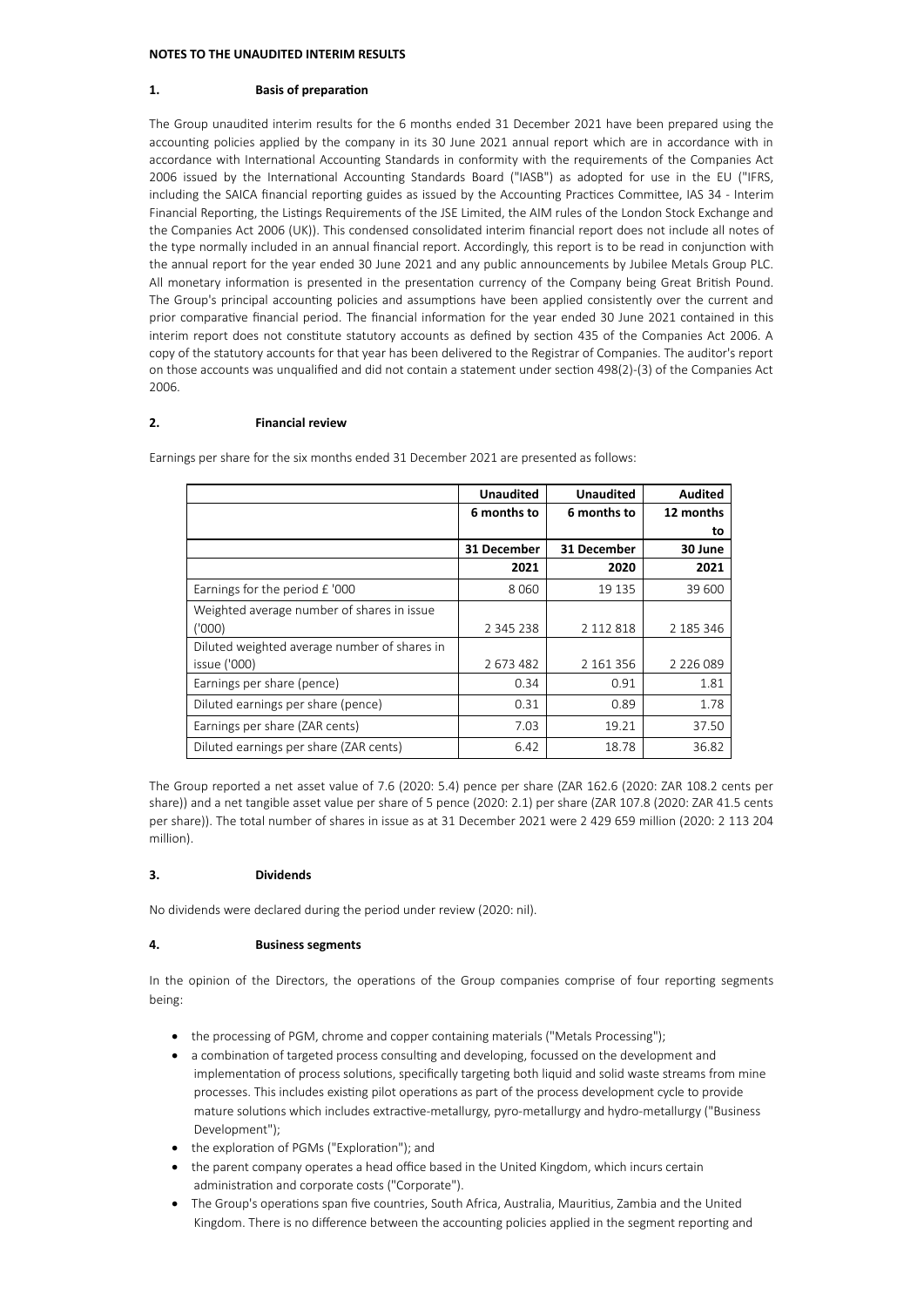those applied in the Group financial statements. Madagascar does not meet the qualitative threshold under IFRS 8, consequently no separate reporting is provided.

| <b>Figures in pound sterling</b> | <b>Metals</b> | <b>Business</b>          |                          |                |           |
|----------------------------------|---------------|--------------------------|--------------------------|----------------|-----------|
| (£ '000)                         | processing    | development              | Exploration              | Corporate      | Total     |
| Total revenues                   | 63 2 65       |                          |                          |                | 63 2 65   |
| Cost of sales                    | (43 707)      |                          | (18)                     | $\overline{a}$ | (43725)   |
| Forex losses                     |               | -                        | $\overline{\phantom{a}}$ |                |           |
| Profit/(loss) before taxation    | 11482         | (1236)                   | (18)                     | (892)          | 9336      |
| Taxation                         | (966)         | $\overline{\phantom{0}}$ | $\overline{a}$           |                | (966)     |
| Profit/(loss) after taxation     | 10516         | (1236)                   | (18)                     | (892)          | 8370      |
| Interest received                | 849           | -                        |                          | 9              | 858       |
| Interest paid                    | (753)         | -                        |                          |                | (753)     |
| Depreciation and amortisation    | (3 3 2 8 )    | (1104)                   | $\overline{\phantom{a}}$ | $\overline{a}$ | (4 432)   |
| Total assets                     | (204 735)     | (2733)                   | (33 146)                 | (12 122)       | (252 736) |
| Total liabilities                | 62 948        |                          | 4789                     | 1 2 6 6        | 69 003    |

# **Segment report for the 6 months ended 31 December 2021**

# **Segment report for the 6 months ended 31 December 2020**

| <b>Figures in pound sterling</b> | <b>Metals</b> | Exploration<br>and       |                |          |
|----------------------------------|---------------|--------------------------|----------------|----------|
| (E'000)                          | processing    | development              | Corporate      | Total    |
| Total revenues                   | 53 438        | $\overline{a}$           |                | 53 438   |
| Cost of sales                    | (22 492)      | $\overline{\phantom{a}}$ | ۰              | (22 492) |
| Forex losses                     | 45            | $\overline{\phantom{0}}$ | (269)          | (223)    |
| Profit/(loss) before taxation    | 25 2 36       | (8)                      | (789)          | 24 440   |
| Taxation                         | (5 181)       | $\overline{\phantom{0}}$ | $\overline{a}$ | (5181)   |
| Profit/(loss) after taxation     | 20 056        | (8)                      | (789)          | 19 25 9  |
| Interest received                | 151           |                          | 14             | 165      |
| Interest paid                    | (1 167)       | $\qquad \qquad -$        | ۰              | (1167)   |
| Depreciation and amortisation    | (3 237)       | $\overline{a}$           | Ξ.             | (3 237)  |
| Total assets                     | (112636)      | (38 242)                 | (2020)         | (152899) |
| Total liabilities                | 33 462        | 4596                     | 565            | 38 623   |

# **Segment report for the year ended 30 June 2021**

| <b>Figures in pound sterling</b> | <b>Metals</b> | <b>Business</b> |                    |           |          |
|----------------------------------|---------------|-----------------|--------------------|-----------|----------|
| (£ '000)                         | processing    | development     | <b>Exploration</b> | Corporate | Total    |
| Total revenues                   | 132 845       |                 |                    |           | 132 845  |
| Cost of sales                    | (62 398)      | 665             |                    |           | (61733)  |
| Forex profits/(losses)           |               |                 |                    |           |          |
| Profit/(loss) before taxation    | 47 255        | 566             | (4)                | (4793)    | 43 0 24  |
| Taxation                         | (2 793)       |                 |                    |           | (2793)   |
| Profit/(loss) after taxation     | 44 4 62       | 566             | (4)                | (4793)    | 40 2 3 1 |
| Interest received                | 480           |                 |                    | 20        | 500      |
| Interest paid                    | (1674)        |                 |                    |           | (1674)   |
| Depreciation and                 | (5 111)       |                 |                    |           | (5111)   |
| amortisation                     |               |                 |                    |           |          |
|                                  | (154960)      | (3630)          | (34627)            | 145       | (193)    |
| Total assets                     |               |                 |                    |           | 071)     |
| <b>Total liabilities</b>         | 50721         |                 | 4 4 4 5            | 1362      | 56 5 28  |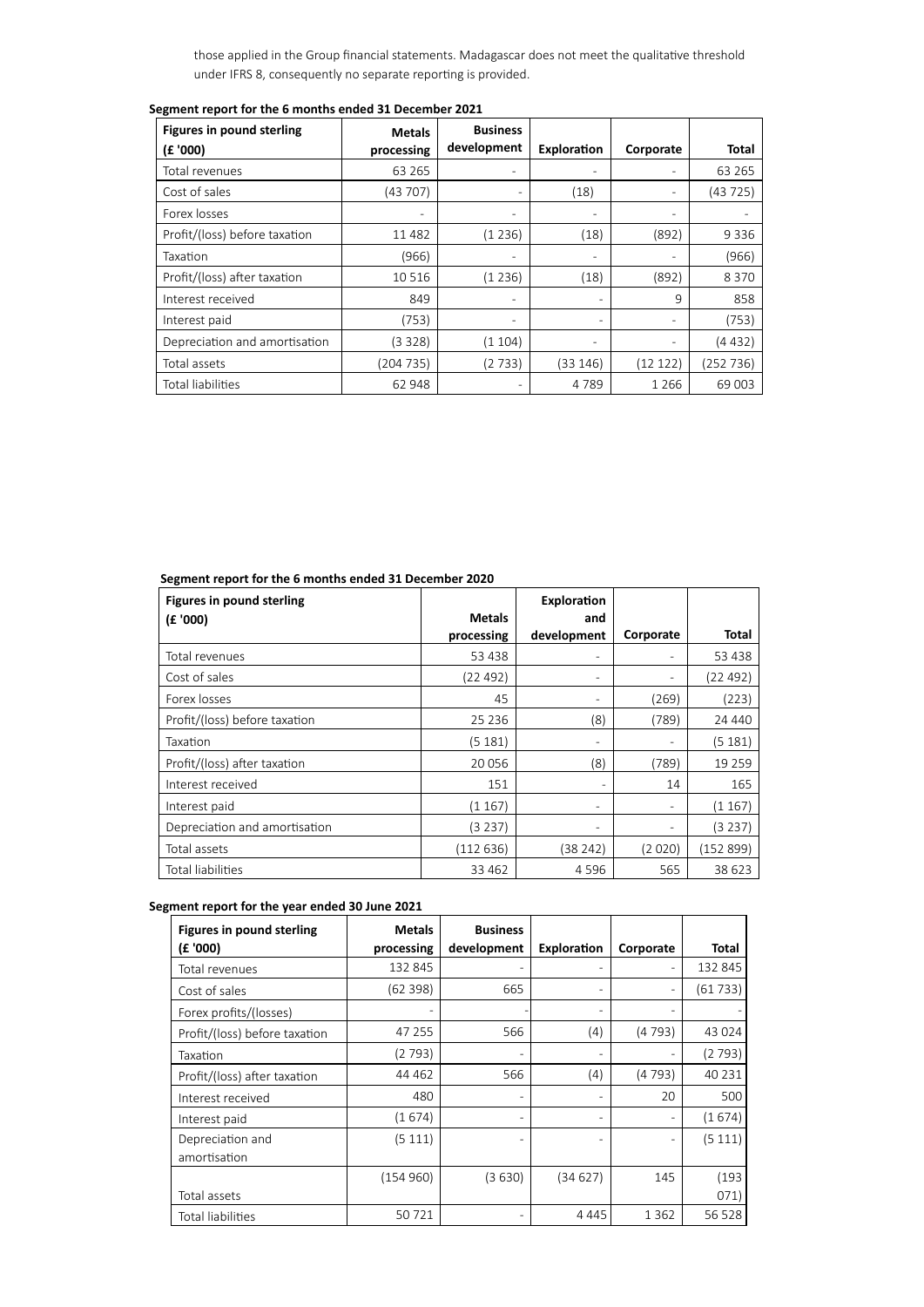### **5. Investments in joint ventures**

A joint venture is a joint arrangement in which Jubilee shares control and has rights to the assets, and obligations for the liabilities, relating to the joint venture agreement. During September 2021 Jubilee announced significant progress at its Copper and Cobalt tailings projects in Zambia with the successful execution of three strategic transactions (the "Transactions") which significantly increased Jubilee's beneficial interest across the Company's copper and cobalt tailings projects in Zambia. The Transactions include Project Elephant (Kitwe Tailings Project), Project Roan (Ndola Tailings Project) and the Mufulira Project (collectively, the "Projects"). Completion of the Transactions is subject to fulfilment of certain conditions precedent that are normal for transactions of this nature including regulatory approvals and consent.

|                                     | <b>Unaudited</b> | <b>Unaudited</b> | <b>Audited</b> |
|-------------------------------------|------------------|------------------|----------------|
|                                     | 6 months         | 6 months         | 12             |
|                                     | to               | to               | months to      |
|                                     | 31 December      | 31 December      | 30 June        |
|                                     | 2021             | 2020             | 2021           |
|                                     | £'000            | £'000            | £'000          |
|                                     |                  |                  |                |
| Mufulira Project                    | 849              | -                |                |
| Kitwe Tailings Project              | 4 2 0 4          | -                |                |
| Ndola Tailings Project              | 3995             | -                |                |
| Total investments in joint ventures | 9048             | -                |                |

At the period end Jubilee had the following investments in joint ventures:

#### 5.1 Mufulira Project

As a result of Transactions, Jubilee's interest in the Mufulira Project increased to a 97% beneficial interest in the project. The Mufulira Project material which is expected to hold similar characteristics to Project Elephant, is conveniently located near the processing facilities targeted for Project Elephant.

#### 5.2 Kitwe Tailings Project

At Project Elephant (Northern Refinery Strategy), which is located in the Kitwe area and targets the production of 10 200 copper units per annum, Jubilee's subsidiary Braemore acquired a further 23% beneficial interest in the TD52 tailings dam portion of the overall project, increasing Jubilee's interest to 80.75%. TD52 holds the highest contained copper and cobalt within the larger Project Elephant's 114 million tonnes tailings resource at 0.7% Copper and 0.08% Cobalt.

#### 5.3 Ndola Tailings Project

Project Roan (Southern Refinery Strategy) is rapidly nearing completion targeting to commence commissioning activities during Q2 of 2022. On completion, the transaction relating to Project Roan will increase Jubilee's beneficial interest from 80% to 100%. The Project Roan transaction further includes additional rights to an estimated further 6.6 million tonnes of copper tailings near the processing facility while holding the option to convert the lease agreement of the property where the processing facility is located to direct ownership of the property. As previously announced, Project Roan's processing facility is well under way which targets a ramp-up over three phases to reach full production to a rate of approximately 10 000 tonnes of equivalent copper units per annum.

|                                              | <b>Unaudited</b> | <b>Unaudited</b> | <b>Audited</b> |
|----------------------------------------------|------------------|------------------|----------------|
|                                              | 6 months         | 6 months         | 12             |
|                                              | to               | to               | months to      |
|                                              | 31 December      | 31 December      | 30 June        |
|                                              | 2021             | 2020             | 2021           |
|                                              | £'000            | £'000            | £'000          |
| At amortised cost                            |                  |                  |                |
| Horizon Corporation Limited - Star Tanganika | 4027             | 3 1 6 1          | 3710           |
| Horizon Mining Limited - Kitwe Project       | 7383             |                  | 2626           |
| Mash Rock Mining (Pty) Ltd                   | 435              |                  | 420            |
|                                              | 11845            | 3 1 6 1          | 6756           |
| <b>Loans and receivables</b>                 |                  |                  |                |
| Amaya Minerals                               | 593              |                  | 544            |
|                                              |                  |                  |                |

#### **6. Other financial assets**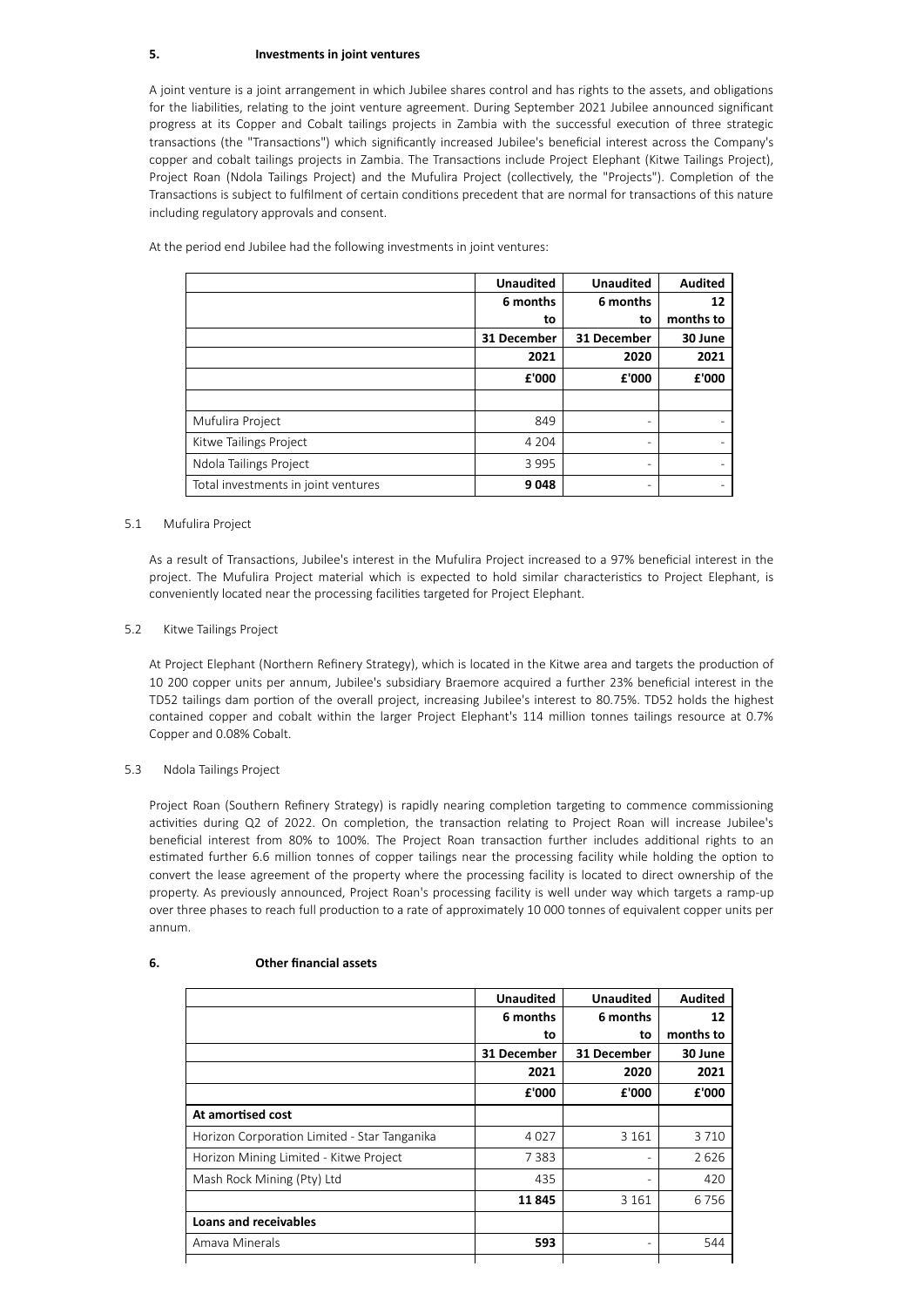| Kgato Investments (Pty) Ltd         | 536      | 373                          | 478     |
|-------------------------------------|----------|------------------------------|---------|
| Other                               | 235      | 1844                         |         |
|                                     | 1364     | 2 2 1 7                      | 1021    |
|                                     |          |                              |         |
| <b>Total other financial assets</b> | 13 209   | 5 3 7 8                      | 7778    |
|                                     |          |                              |         |
| Current assets                      |          |                              |         |
| Loans receivable                    | 828      | $\qquad \qquad \blacksquare$ | 544     |
| Non-current assets                  |          |                              |         |
| Loans receivable                    | 536      | 2 2 1 7                      | 478     |
| At amortised cost                   | 11845    | 3 1 6 1                      | 6756    |
|                                     | 12 3 8 1 | 5 3 7 8                      | 7 2 3 4 |
|                                     |          |                              |         |
| <b>Total other financial assets</b> | 13 209   | 5378                         | 7778    |

# **7. Share Capital and warrants**

The share capital of the Company is divided into an unlimited number of ordinary shares of £0.01 each.

|                                 | <b>Unaudited</b> | <b>Unaudited</b> | <b>Audited</b> |
|---------------------------------|------------------|------------------|----------------|
|                                 | 6 months         | 6 months         | 12 months      |
|                                 | ended 31         | ended 31         | ended 30       |
|                                 | <b>December</b>  | <b>December</b>  | June           |
|                                 | 2021             | 2020             | 2021           |
|                                 | £'000            | £'000            | £'000          |
| Ordinary shares of 1 pence each | 24 2 9 7         | 21 1 32          | 22 4 25        |
| Share premium                   | 124 331          | 93 4 96          | 97588          |
| Total issued capital            | 148 628          | 114 628          | 120 013        |

During the period under review the Company issued the following new Jubilee ordinary shares:

|                                  | Number of shares Issue price |         |                  |
|----------------------------------|------------------------------|---------|------------------|
|                                  | ('000)                       | (pence) | <b>Purpose</b>   |
| Opening balance                  | 2 242 510                    |         |                  |
| 21 September 2021                | 187 149                      | 16.03   | Placing for cash |
| Balance at the end of the period | 2 429 659                    |         |                  |

During the period under review the Company issued 187 149 million new Jubilee shares to raise £ 30 million before expenses of £ 1.4 million which were recognised in the share premium account in accordance with section 610(2) of the United Kingdom Companies Act 2006.

Post the period under review the Company issued the following new Jubilee shares:

|                                  | Number of shares Issue price<br>('000) | (pence) | <b>Purpose</b>     |
|----------------------------------|----------------------------------------|---------|--------------------|
| Opening balance                  | 2 4 2 9 6 5 9                          |         |                    |
| 11 March 2022                    | 209 448                                | 2.81    | Conversion of debt |
| 11 March 2022                    | 2944                                   | 3.38    | Warrant exercise   |
| Balance at the end of the period | 2 642 051                              |         |                    |

# **Warrants**

At the date of this report the Company had the following warrants outstanding:

| Number of<br>warrants | <b>Issue date</b> | Subscription<br>price<br>(pence) | <b>Expiry date</b> | <b>Share</b><br>price at<br>issue date<br>(pence) |
|-----------------------|-------------------|----------------------------------|--------------------|---------------------------------------------------|
| 63 661 944            | 2018/01/19        | 6.12                             | 2023/01/19         | 3.55                                              |
| 10 000 000            | 2018/12/28        | 3.38                             | 2023/01/19         | 2.40                                              |
| 7818750               | 2019/11/19        | 4.00                             | 2022/11/19         | 4.13                                              |
| 750 000               | 2020/06/22        | 3.40                             | 2023/06/22         | 3.90                                              |
| 4036431               | 2021/01/21        | 13.00                            | 2024/01/21         | 13.20                                             |
| 86 267 125            |                   |                                  |                    |                                                   |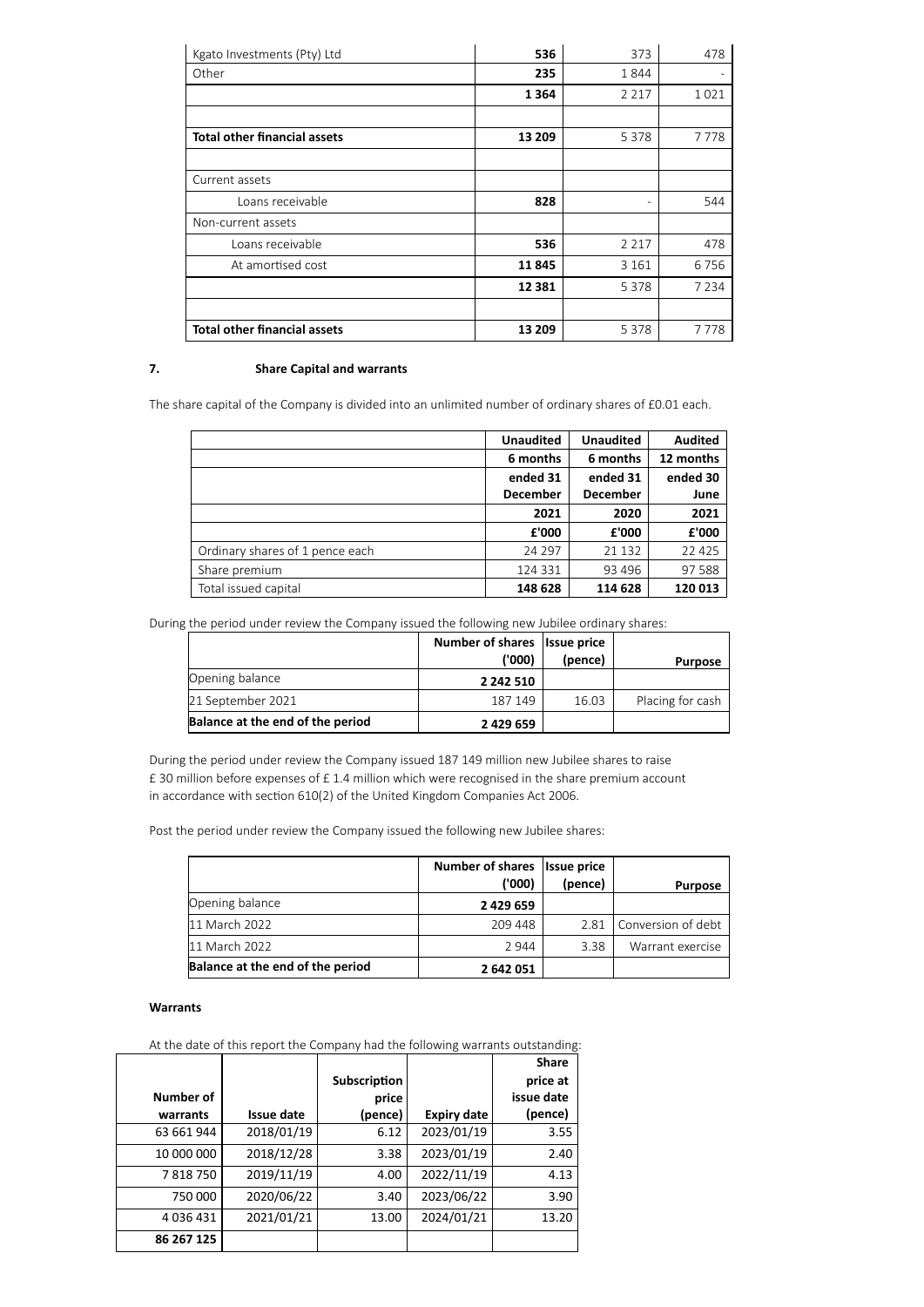At 30 June 2021 and 31 December 2021 the Company had the following warrants outstanding:

| <b>Number of</b><br>warrants |                   | Subscription<br>price |                    | <b>Share</b><br>price at<br>issue date |
|------------------------------|-------------------|-----------------------|--------------------|----------------------------------------|
|                              | <b>Issue date</b> | (pence)               | <b>Expiry date</b> | (pence)                                |
| 63 661 944                   | 2018/01/19        | 6.12                  | 2023/01/19         | 3.55                                   |
| 12 944 984                   | 2018/12/28        | 3.38                  | 2023/01/19         | 2.40                                   |
| 7818750                      | 2019/11/19        | 4.00                  | 2022/11/19         | 4.13                                   |
| 750 000                      | 2020/06/22        | 3.40                  | 2023/06/22         | 3.90                                   |
| 4036431                      | 2021/01/21        | 13.00                 | 2024/01/21         | 13.20                                  |
| 89 212 109                   |                   |                       |                    |                                        |

# At 31 December 2020 the Company had the following warrants outstanding:

|            |                   | Subscription |                    | <b>Share</b><br>price at |
|------------|-------------------|--------------|--------------------|--------------------------|
| Number of  |                   | price        |                    | issue date               |
| warrants   | <b>Issue date</b> | (pence)      | <b>Expiry date</b> | (pence)                  |
| 63 800 833 | 2018/01/19        | 6.12         | 2023/01/19         | 3.55                     |
| 12 944 984 | 2018/12/28        | 3.38         | 2023/01/19         | 2.40                     |
| 7818750    | 2019/11/19        | 4.00         | 2022/11/19         | 4.13                     |
| 750 000    | 2020/06/22        | 3.40         | 2023/06/22         | 3.90                     |
| 85 314 567 |                   |              |                    |                          |

# **8. Going concern**

The financial position of the Group, its cash flows, liquidity position and debt facilities are set out in the Group's condensed consolidated interim results for the six months ended 31 December 2021. The Group reported a cash position of £ 21.5 million at the period end (31 December 2020: £ 9.8 million and 30 June 2021: £ 19.6 million).

The Group maintained sufficient liquidity throughout the period under review. It also has access to external funding through revolving credit facilities and metal trade finance. After reviewing the effects of COVID-19, the financial position, operational performance, budgets and forecasts as well as the timing of cash flows, the directors are satisfied that the Company and the Group's liquidity position is sufficient to sustain its operations for the foreseeable future. For this reason, the Group continues to adopt the going-concern basis in the preparation of its financial statements, including these condensed consolidated interim financial statements.

#### **9. Events after the reporting date**

#### **9.1 Conversion of Loan Notes**

On 4 March 2022, further to the US\$ 8 million (ZAR 127 million at current conversion rates) secured debt funded by ACAM LP on 21 March 2019, the Company has received notice from ACAM to convert all outstanding Loan Notes into equity totalling US\$ 7.8 million (£5.89 million) (ZAR 127 million) into 209 448 million Conversion Shares at a price of 2.81 pence (ZAR 43 cents) per Conversion Share. This follows the conversion of Loan Notes totalling US\$ 2.5 million (ZAR 38.5 million) into ordinary shares in the Company at a price of 2.81 pence (ZAR 43 cents) per ordinary share as announced on 15 January 2021, and therefore fully discharging the debt to ACAM.

#### **9.2 Warrants exercised**

The Company received notification from a warrant holder on 4 March 2022 to exercise 2 944 784 existing warrants of the Company, representing 0.11 % of the enlarged issued share capital of Jubilee at a price of 3.375 pence (ZAR 69 cents) per share amounting to a cash value of £ 99 393 (ZAR 2 027 617).

#### **10. Unaudited results**

These interim results have not been reviewed or audited by the Group's auditors.